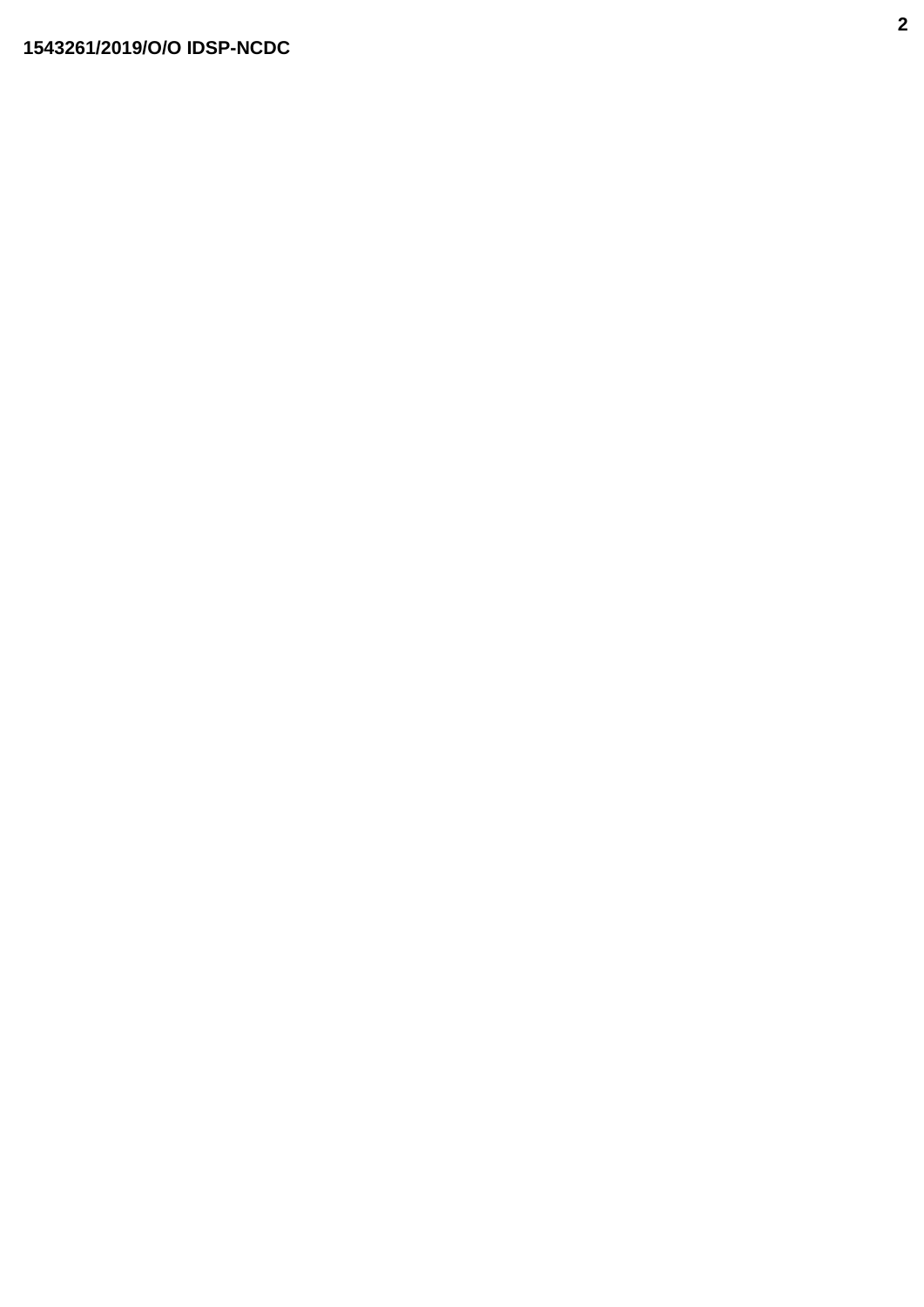# **INDEX**

| S.No. | <b>Content</b>                                               | Page No.  |
|-------|--------------------------------------------------------------|-----------|
| 1.    | Scope of document and background                             |           |
| 2.    | Common public health effects due to floods                   | $1 - 3$   |
| 3.    | Rapid needs assessment                                       | $4 - 7$   |
| 4.    | Disease surveillance during and after flood events           | $7 - 11$  |
| 5.    | Water and food borne diseases                                | $11 - 13$ |
| 6.    | Water, Sanitation and Personal Hygiene                       | 14-19     |
| 7.    | Vector- borne diseases                                       | 19-20     |
| 8.    | Rodent-borne diseases                                        | $20 - 22$ |
| 9.    | Vaccination during floods                                    | 22-23     |
| 10.   | Safe disposal of dead bodies                                 | $23 - 25$ |
| 11.   | Health Advisory for the public/ relief camp officials during | 26-27     |
|       | flood and post flood period                                  |           |

### **List of Tables**

| $\mathbf 1$     | Reporting unit details (field bases surveillance)                  | 8  |
|-----------------|--------------------------------------------------------------------|----|
| 2               | List of conditions for syndromic surveillance                      | 8  |
| 3               | <b>Water chlorination level</b>                                    | 9  |
| 4               | Daily fecal coliform test                                          | 9  |
| 5               | Reporting unit details (health facilities)                         | 9  |
| 6               | List of presumptive diagnosis                                      | 9  |
| $\overline{7}$  | Line listing of deaths in post disaster situations                 | 10 |
| 8               | Lab data collection tool at field level                            | 10 |
| 9               | Line listing of contacts (for communicable disease spread through  | 11 |
|                 | close contacts)                                                    |    |
| 10 <sup>°</sup> | Methods of calculating appropriate chlorine doses for chlorine (1) | 16 |
| 11              | Methods of calculating appropriate chlorine doses for chlorine (2) | 17 |
| 12 <sub>2</sub> | Contributors                                                       | 29 |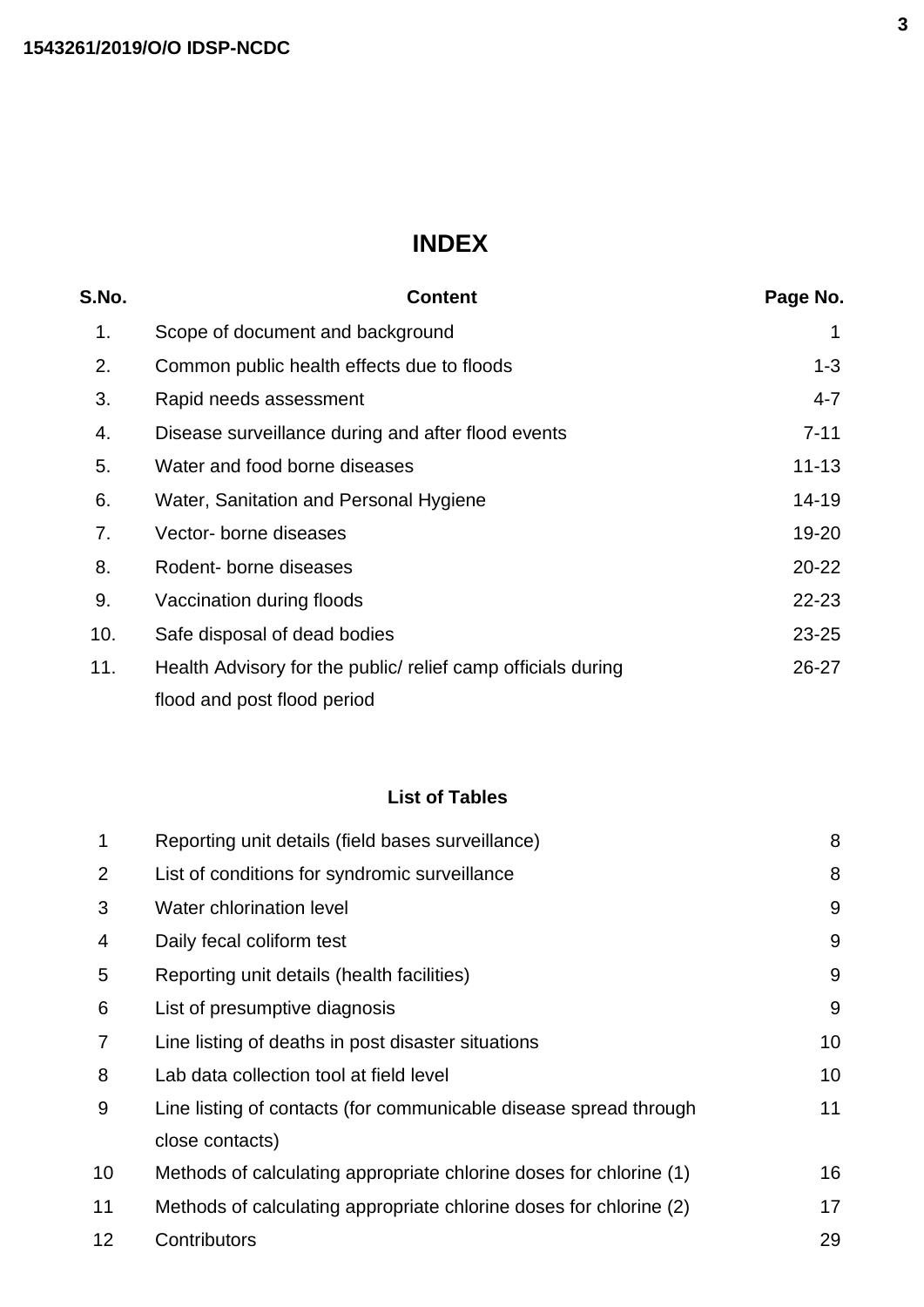**4**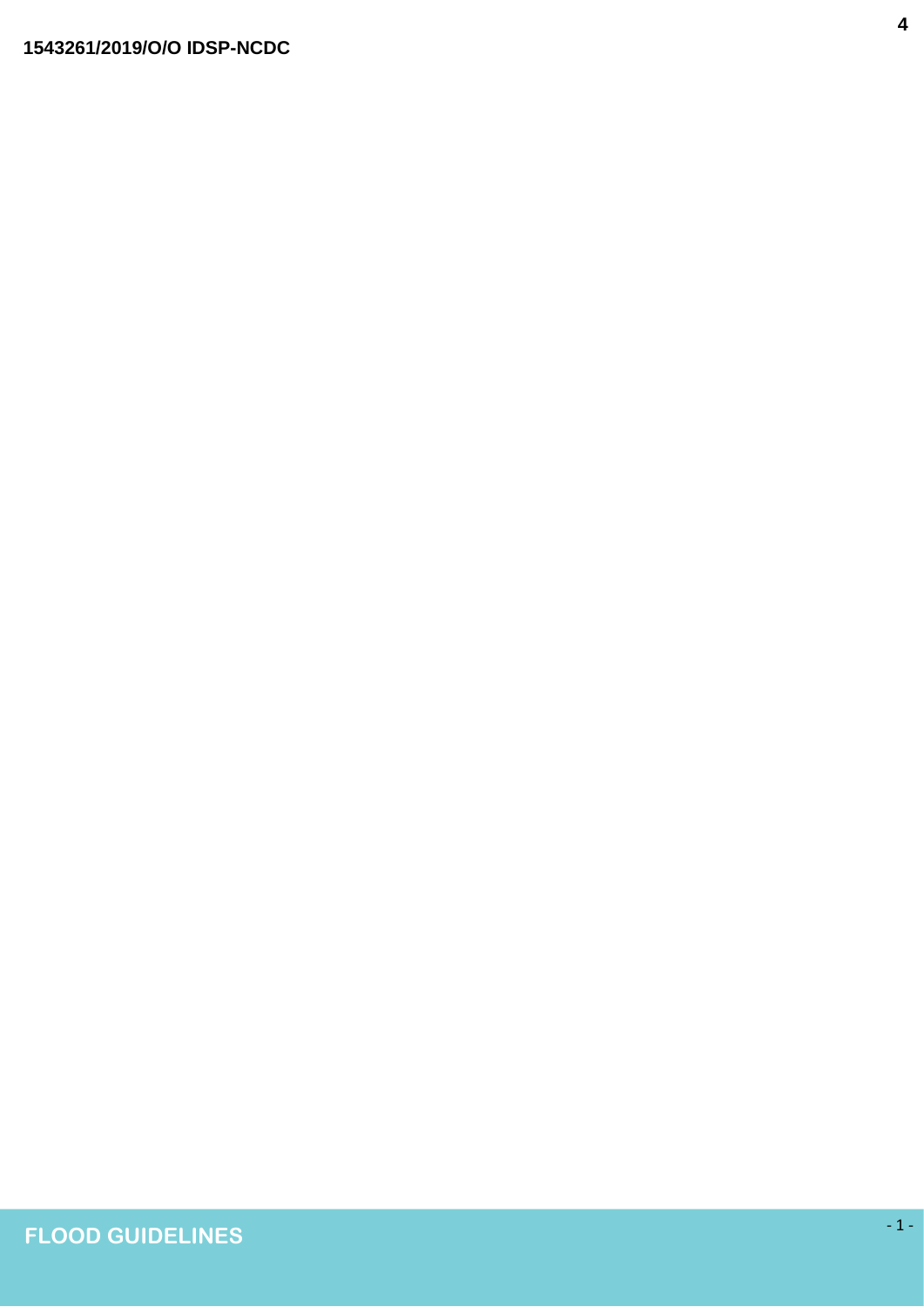# **1. Scope and Background**

### **1. 1 Scope of this Document**

This document is intended to assist health authorities in preparing for, and responding to, flood events, with the aim to reduce adverse health effects after floods. Various aspects have been covered including rapid needs assessment for health system planning, setting up of post-flood surveillance system and various aspects of common epidemic prone diseases in post flood situation.

### **1. 2 Background**

Natural disasters continue to strike unabated and without notice. Generally, floods are caused due to the concentrated spells of heavy rains in the upper mountain reaches during the monsoon months (June- September).

Although disasters cannot be prevented fully, their impact can be reduced with better disaster management strategies including better public health preparedness and response.

### **1.3 Types of Floods**

**1.3.1 Flash Floods –** Such floods that occur within **six hours** during heavy rainfall and are usually associated with towering cumulus clouds, severe thunderstorms, and tropical cyclones or during the passage of cold weather fronts. This type of flood requires rapid localized warning system and immediate response in favour of affected communities. Other causes of flash floods include dam failure or other river obstructions.

**1.3.2 River Floods** - Such floods are caused by precipitation over large catchment areas or by melting of snow or sometimes both. They take place in river systems with tributaries that may cover or drain large geographical area and encompass many independent river basins. These floods are normally built up slowly or on seasonal basis and may continue **for days or weeks** as compared to flash floods. Factors such as ground conditions like moisture, vegetation cover, depth of snow, etc. and size of the catchments govern the amount of flood covering the main rivers of India like Ganga, Brahmaputra and Yamuna, etc.

**1.3.3 Coastal Floods** – Some floods are associated with the cyclonic activities like Hurricanes, Tropical cyclones, etc. generating catastrophic flood from rainwater which often aggravate wind-induced storm and water surges along the coast. As in river floods, intense rain falling over a large geographic area produces extreme flood situation in coastal river basins.

# **2. Common Public Health Effects due to Flood**

### **2.1 Immediate and Medium Term Public Health Risks**

The main public health threats in flooding crisis are related to communicable diseases, listed below. Basic preventive and curative health services are also disrupted, weakening access to appropriate health care.

• **Interruption of safe water and sanitation supplies:** The populations displaced by flooding are at immediate (days to weeks) and high risk of outbreaks of **waterborne**  and **food borne diseases**, such as **cholera**.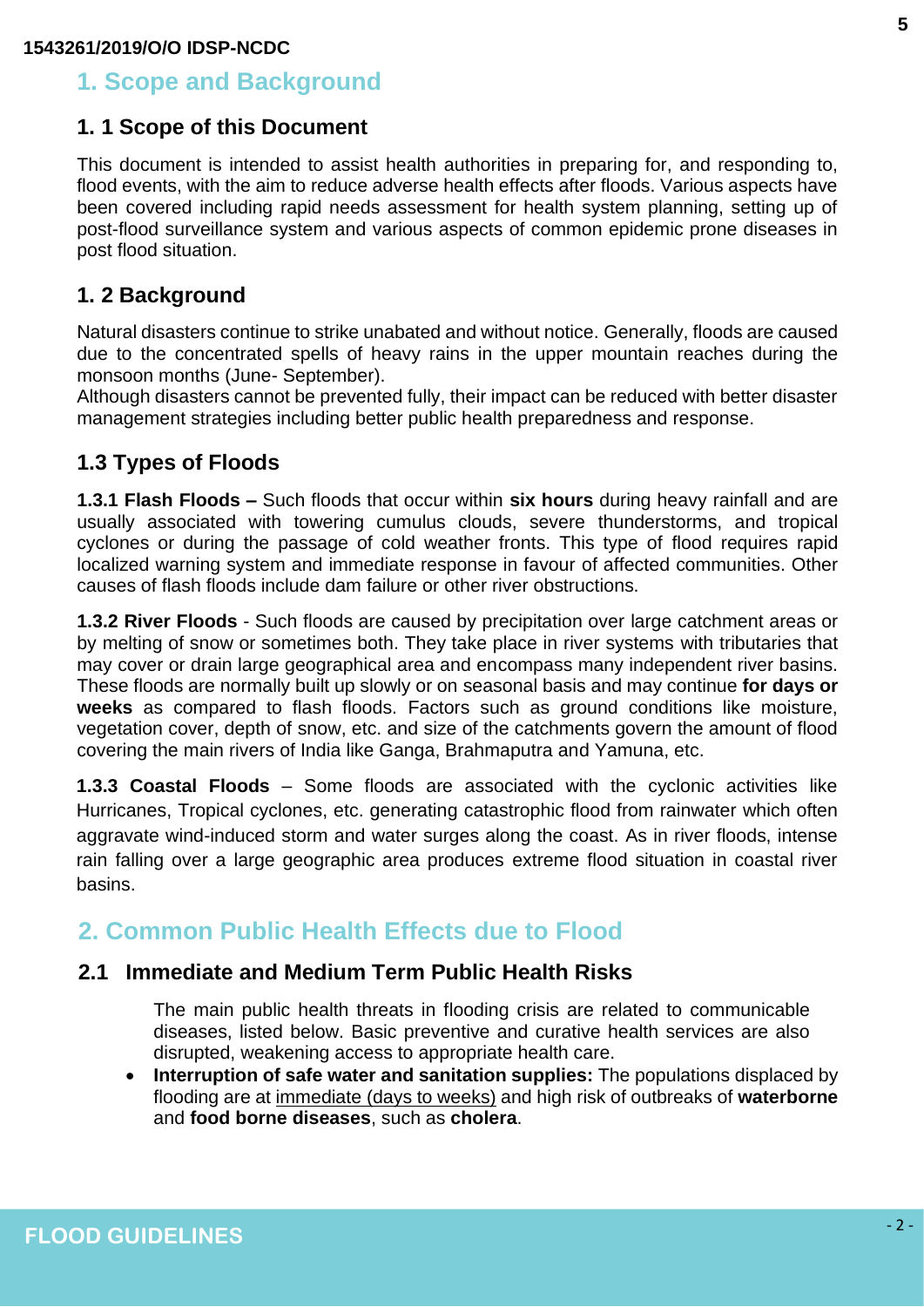- **Population displacement with overcrowding:** Populations in the affected areas have been displaced into schools, camps or with host families, and are at immediate and high risk for transmission of **measles** and **meningitis** and increased incidence of **acute respiratory infections (ARI), especially pneumonia** in children under 5 years.
- **Vector breeding:** Flooding can result in the proliferation of vector breeding sites, increasing the medium-term (weeks to months) risk of **malaria**.
- **Poor access to health services** is of immediate concern, as the health infrastructure has been destroyed or overwhelmed, drugs and supplies damaged and health-care workers also displaced.
- **Malnutrition and transmission of communicable diseases.** Malnutrition compromises natural immunity, leading to more frequent, severe and prolonged episodes of infections. Severe malnutrition often masks symptoms and signs of communicable diseases, making prompt clinical diagnosis and early treatment more difficult.

### **2.2 Post Flood Epidemic Prone Diseases**

Floods can potentially increase the transmission of the following communicable diseases:

- Water-borne diseases, such as typhoid fever, cholera, leptospirosis and water borne hepatitis
- Vector-borne diseases, such as malaria, dengue and dengue haemorrhagic fever and Kalaazar, West Nile Fever

| Immediate health events | Medium term Health     | Long Term Health events         |
|-------------------------|------------------------|---------------------------------|
| (Days to Weeks)         | events                 | (Months to Years)               |
|                         | (Weeks to Months)      |                                 |
| Drowning                | Water borne diseases   | Post-traumatic Stress disorders |
| Injuries                | Vector borne diseases  | Other psychological ailments    |
| <b>Snake Bites</b>      | Leptospirosis          | <b>Nutritional problems</b>     |
| Animal or insect        | Hepatitis A or E       |                                 |
| bites                   |                        |                                 |
| Water borne diseases    | <b>Skin infections</b> |                                 |
|                         | Eye infections         |                                 |

### **Public Health Events following Floods can be categorized as:**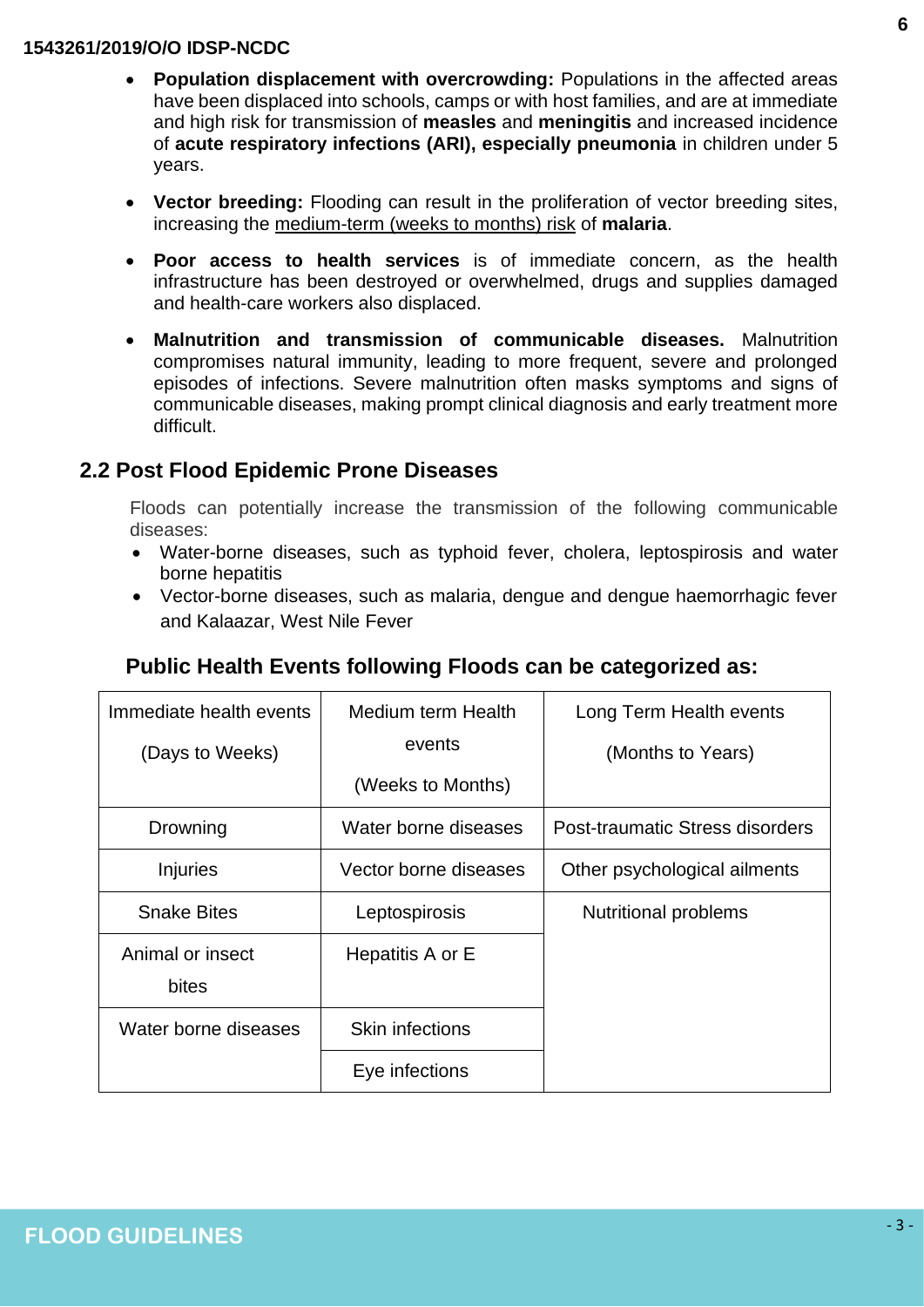# **3. Rapid Needs Assessment**

Rapid needs assessment is an epidemiological tool used to collect information about disaster affected population to guide response efforts and prioritize use of scarce resources. The Community Assessment for Public Health Emergency Response (CASPER) uses a validated two stage sampling method to obtain information at household level on health status and other basic needs from a disaster affected community. The method provides estimates that are representative and statistically robust.

In the disaster setting, the main objectives of CASPER are to

- determine the critical health needs and assess the impact of the disaster,
- characterize the population residing in the affected area,
- produce household-based information and estimates for decision-makers, and evaluate the effectiveness of relief efforts through conducting a follow-up CASPER.

Rapid needs assessment (RNA) is a methodology used in post-disaster public health response to collect health and safety need of the affected population to guide and prioritize public health response. Many pre-validated tools have been developed and are used for community needs assessment in the post disaster phase. One such tool is the Community Assessment for Public Health Emergency Response (CASPER) tool, which uses a validated two stage sampling method to obtain information at household level on health status and other basic needs from a disaster affected community. The method provides estimates that are representative and statistically robust. In the disaster setting, the main objectives of RNA using CASPER tool are:

- To determine the critical health needs of the affected population and assess the impact of the disaster
- To produce household-based information and estimates for decision-makers
- To evaluate the effectiveness of relief efforts through conducting a follow-up RNA

### **3.1 Preparation Phase**

Prior to conducting RNA, it is essential to determine the usefulness of data, timing and geographical assessment and population dynamics of assessment area, prior assessments and the resources necessary. Availability of logistics and manpower, including intersectoral coordination with partner agencies is prerequisite during the preparedness phase.

### **Selection of Clusters**

The assessment areas have to be identified, which serve as the 'sampling frame' for the assessment. A sampling frame is then divided into non-overlapping sub-units or clusters. Usually villages or census blocks may be considered as clusters. A two-stage cluster design is the preferred methodology.

### A. Stage One: Selection of 30 Clusters

In the first stage, 30 clusters are selected based on their probability proportional to number of households or housing units. They may be selected by simple or systematic random sampling methods. The clusters are arranged in ascending/descending order based on the number of households with their cumulative frequency. For simple random sampling, thirty random numbers are generated using a random number generator. For systematic random sampling, a sampling interval is calculated by dividing the number of total households by 30. The number is then used to systematically select 30 clusters from the sampling frame.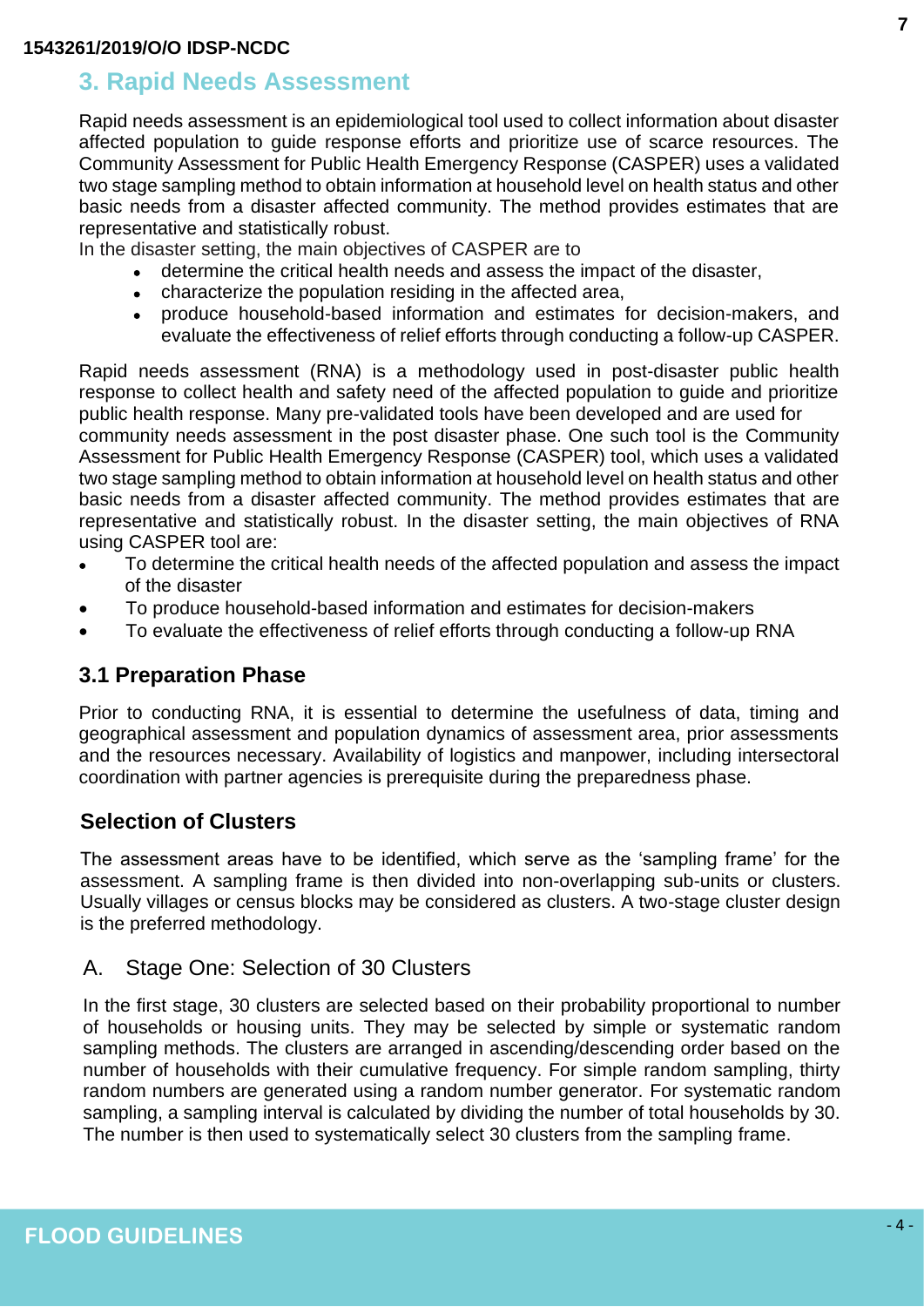### B. Stage Two: Selection of Seven Households within Each Cluster

The seven households are selected by simple or systematic random sampling. It is important to visit all thirty clusters as selected initially, without looking for a replacement cluster as it effects the representativeness of the sampling frame.

### **Data Collection Instrument**

The questionnaire should be short, simple and should ideally consume 10-15 minutes for each interview of any eligible member (above 18 years of age) of the selected household. The questionnaire may contain questions encompassing basic demographic, vulnerable groups, evacuation and household damage, household needs (including water, sanitation & hygiene), health needs (including injuries, acute and chronic illnesses, and mental health problems), health care facilities and relief measures received so far, and emergency preparedness. A mock interview should be conducted to test the questionnaire, for any confusing questions and time taken, among the teams. Both paper-based questionnaire or handheld electronic devices may be used, after careful consideration of their feasibility, availability and advantages-disadvantages in the field. The participation in the survey should be voluntary and anonymous.

### **Logistics and Training**

The number of teams required to do the assessment are decided based on area to be covered, proposed timeline of assessment and number of people available. Each team should carry cluster maps, adequate data collection forms, two tracking forms to enter all households interviewed, consent forms, referral forms and sufficient handouts. Availability of computer, paper supplies, copy machine and communication mode is essential at the headquarters. Training of teams is one of the most important steps to ensure the quality data collection. It should be conducted one day prior or on the morning of first day of data collection.

### **Data Entry and Analysis**

Paper-based data questionnaire has to be entered in Epi info or similar software. During data analysis, weighted frequencies are used to account for two stage cluster design. Analysis without weighting is not representative of entire population. Once a single electronic data set is created, a weight variable is created for each household by use of formula:

Weight  $=$   $-$ Total number of housing units in sampling frame (number of housing units interviewed within cluster)\*(number of clusters selected)

With weighted estimates, 95% confidence intervals should be provided. Weighted estimates should be used to create projections for the entire sampling frame to get estimate injuries and illnesses across the affected area.

### **Final Report**

Writing and submitting report is the final phase of RNA. A preliminary report of RNA with background details and preliminary analysis should be submitted within 72 hours of completing the data collection. Two reports should be prepared, including a basic preliminary report (to be submitted to stakeholders within 72 hours), and detailed final report (to be submitted later) as per the formats suggested in the CASPER tool. The report should consist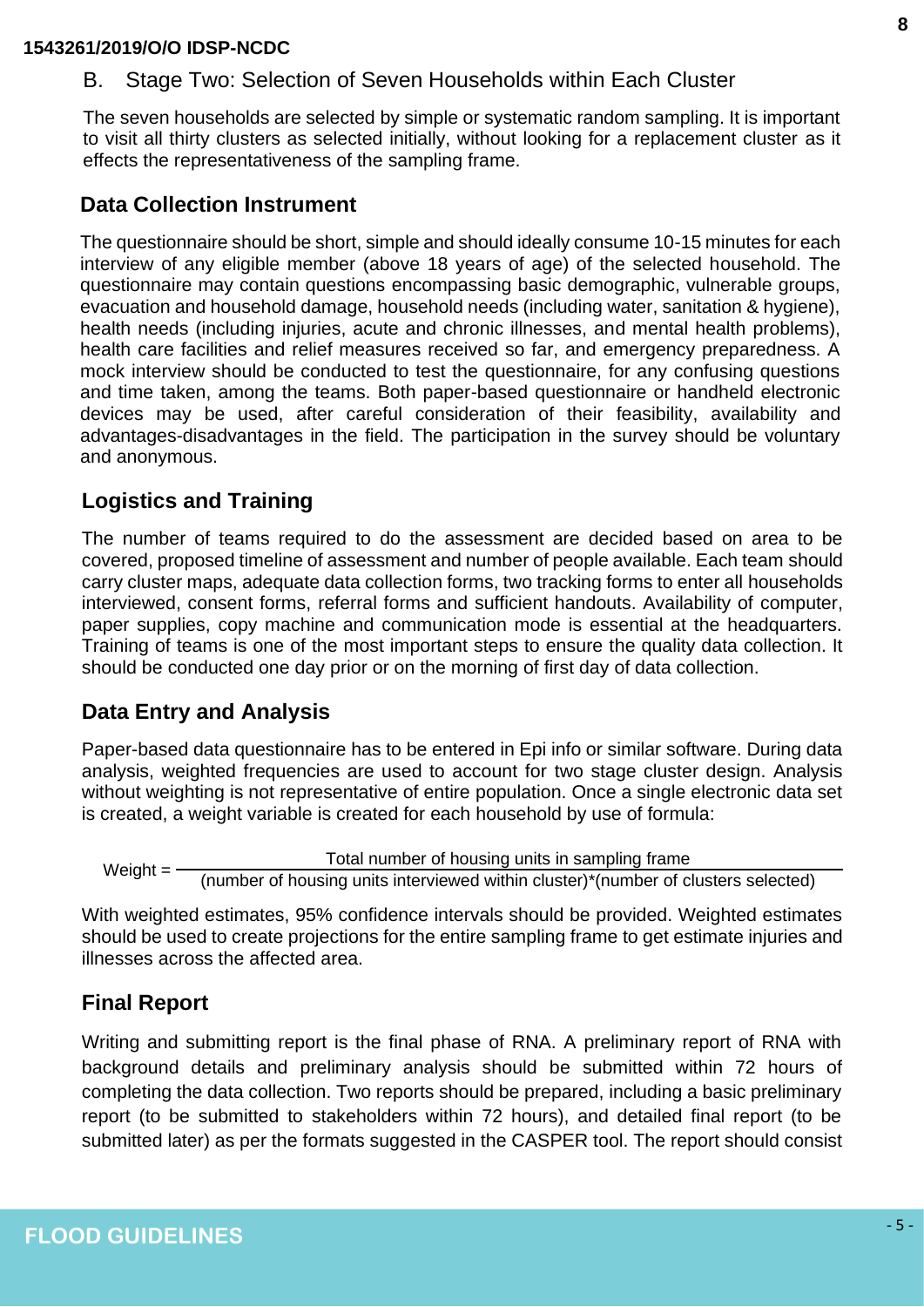of background, objectives, detailed methodology, results, conclusions and recommendations. Timely reports ensure evidence-based post disaster public health response

### **3.2 Conduct the Assessment**

The face-to-face interview is the only feasible method for conducting a CASPER (Community Assessment for Public Health Emergency Response). Advantages of this method include a high response rate and the ability to distribute health information or other materials (such as resource lists) to the community. When teams are conducting a CASPER, the face-to-face interviews have the additional benefits of direct visual inspection of the disaster-affected area and allow some degree of connection between the affected community and local and/or federal staff who can assist them.

#### **3.2.1. Steps in the Field**

Interview teams are required to follow several steps in the field. As a supplement to the justin-time training, providing a written flowchart for teams to reference can prove helpful. The following flowchart shows the general steps in the field in conducting CASPER:

#### **3.2.2. Complete Interview**

Identify any urgent needs Move to next randomly selected house;.Complete the tracking form.

#### **3.2.3. Considerations while in Field**

Fieldwork often requires an astute awareness of the environment, the use of personal judgment, and a positive (and flexible!) outlook.

#### **3.2.4. Think Safety**

Despite all preparation prior to conducting CASPER in the field, unexpected problems might arise. Interview teams should be briefed about potential safety concerns, such as downed power lines, unsafe road blockages, unattended pets, and other potential hazards at all times.

Team members should use personal judgment when assessing any safety concerns and contact the CASPER leadership for any concerns that may arise in the field. To ensure interview teams' safety, both the interview team and CASPER leadership should communicate frequently and record the timeline throughout the process.

#### **3.2.5. Remain Flexible**

As with all disaster relief efforts, it is important to remain flexible. As a field team member, there are various responsibilities that need to be shared, such as driving, interviewing, and tracking. Plans can always change; field interview teams may switch members, clusters may be swapped between teams, or a team may be asked to take on an additional cluster at the last minute. Keep a positive attitude and remain as flexible as possible.

#### **3.2.6. Adhere to the Methodology**

To ensure data quality and representativeness, it is imperative to adhere to the CASPER method. Such adherence includes randomly selecting households within clusters and conducting interviews in a standard, structured manner. The just-in-time training will cover the guidelines, and all team members should adhere to the assessment procedure.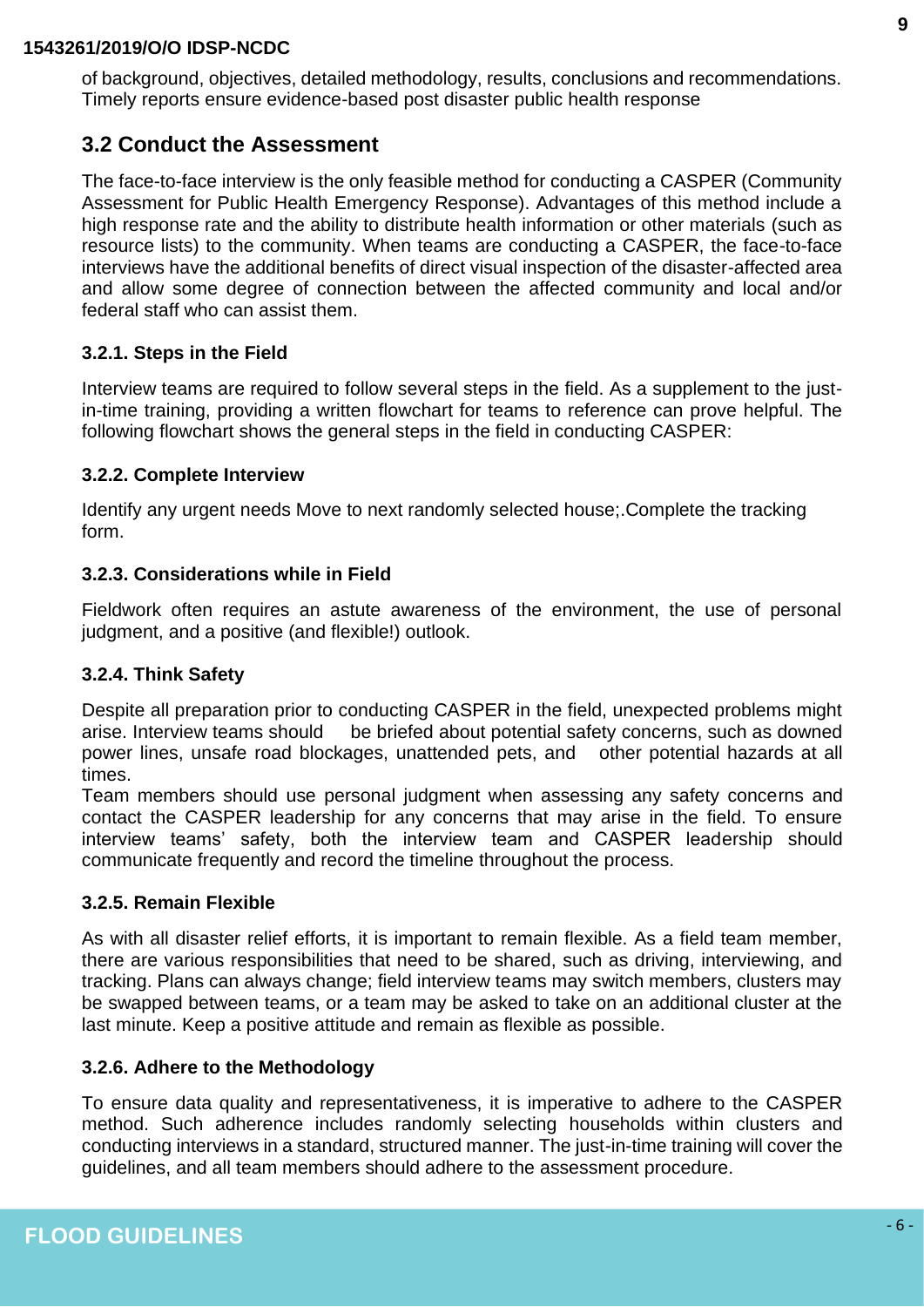### **3.2.7. Be Respectful**

Field team members going into the community should remember to be respectful to the respondents and the community. Teams should be instructed to read the provided script in its entirety, answer any questions the household respondent may have, and allow the respondent to quit at any time if the respondent requests to do so. Cultural norms and practices should also be considered when one is selecting the time and day to conduct the interviews. Always remember that the respondent has just been affected by a disaster. Community Assessment for Public Health Emergency Response (CASPER) Toolkit.

#### **3.2.8. Understand Personal Limitations**

Finally, each field team member should understand and accept his/her own personal limitations, whether those limitations reside in one's comfort level of entering a household, the time limitations of being in the field, or physical condition.

### **Who Should Conduct Rapid Needs Assessment?**

Following floods or other disasters when there is a public health infrastructure breakdown, findings from the rapid needs assessment will help prioritize public health response and resource allocation. The State Health Department should constitute a team of public health personnel led by an Epidemiologist to conduct rapid needs assessment in the affected areas. Findings can help guide disaster relief activities.

# **4. Disease Surveillance During and After Flood Events**

Surveillance is the systematic collection, analysis, interpretation and dissemination of information for public health. As floods significantly affect public health, robust surveillance is important during and after flooding to identify and control infectious disease outbreaks and other health issues rapidly to guide local and regional health service delivery; and to add information about possible associations between floods and ill health. Salient points on the need for surveillance during and after surveillance are listed to:

- assess the needs of the affected population
- match available resources to those needs
- prevent exacerbation of adverse effects
- protect the population from further health effects by implementing disease control strategies where appropriate and well defined
- monitor and evaluate the effectiveness of emergency health plans and activities
- improve contingency planning from the experience gained.

### **4.1 Disease Surveillance**

During humanitarian emergencies, an early warning alert and response network (EWARN) is often set up to support broad public health surveillance systems that may be underperforming, disrupted or non-existent, particularly in the acute phase of an emergency, while the routine systems recover from the effects of the disaster.

Certain diseases must be considered priorities and monitored systematically. Ideally, diseases or syndromes should be prioritized in the emergency outbreak surveillance, ranked by:

- epidemic potential
- ability to cause severe morbidity or death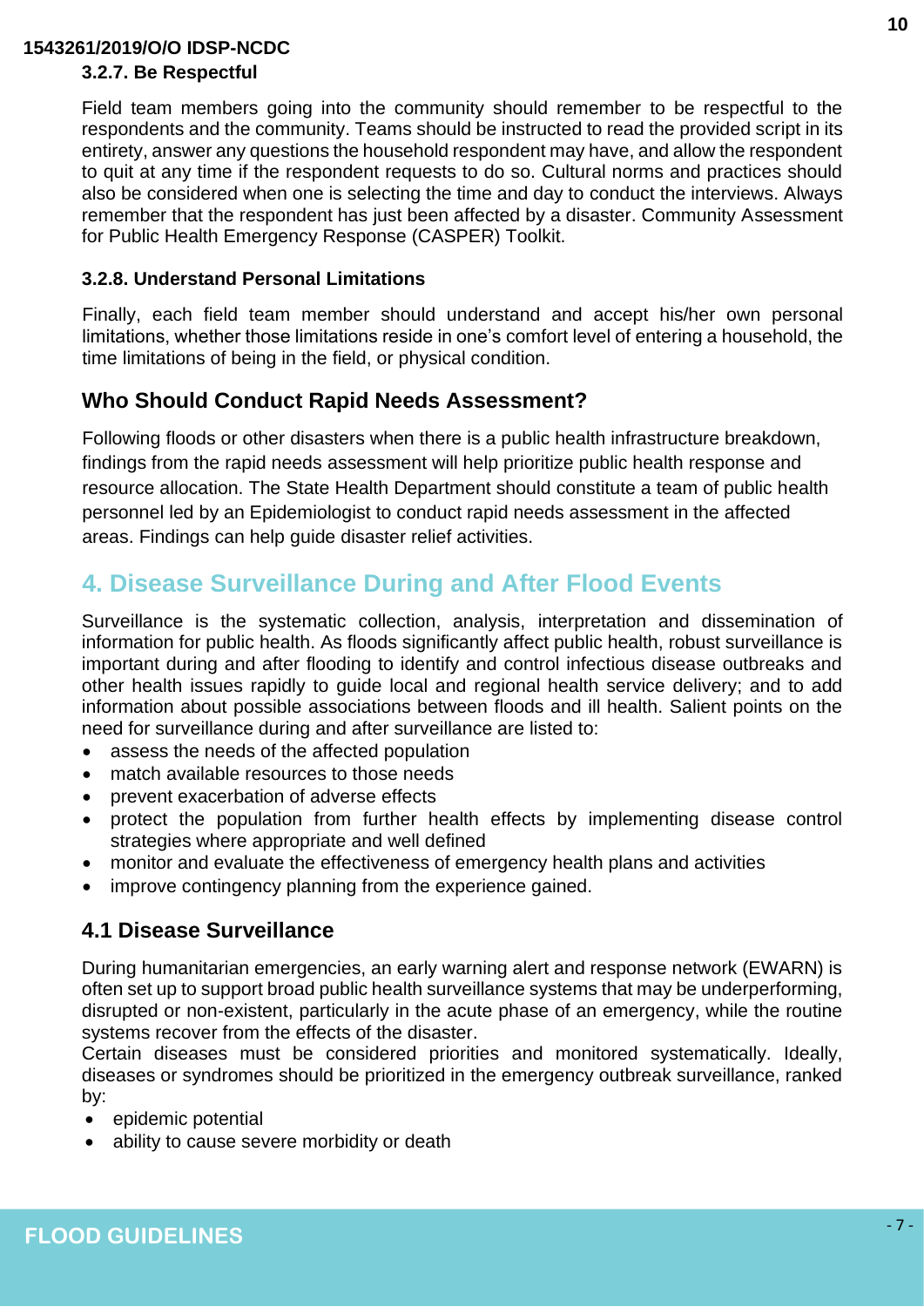- international surveillance requirements (International Health Regulations/public health emergency of international concern);
- availability of prevention and control measures
- availability of reliable and meaningful case definitions and simple laboratory tests, where appropriate

### **Daily Reporting Format 1 – Field Based Surveillance**

#### **Table -1 Reporting Unit Details**

Details of Health Facility (PHC/CHC/DH) : Name of the field worker/Medical officer :

| unit<br>District<br>Date of reporting<br>Town/city<br>Village<br>Name and contact<br>details of the<br>reporting officer | <b>Name</b><br>οf<br>reporting | Type of reporting unit<br>Village Sub-centre | <b>Location details</b><br>State | <b>IDSP</b> reporting week no. |
|--------------------------------------------------------------------------------------------------------------------------|--------------------------------|----------------------------------------------|----------------------------------|--------------------------------|
|--------------------------------------------------------------------------------------------------------------------------|--------------------------------|----------------------------------------------|----------------------------------|--------------------------------|

#### **Table -2 List of Conditions for Syndromic Surveillance**

Details of Health Facility (SC): Name of the field worker/Medical officer:

| <b>S. No.</b>   |                                                 | <b>Cases</b> |        | <b>Deaths</b> |     |
|-----------------|-------------------------------------------------|--------------|--------|---------------|-----|
|                 | <b>Syndrome</b>                                 | $<5$ y       | $>5$ y | <5y           | >5y |
| 1               | Loose watery stool                              |              |        |               |     |
| $\overline{2}$  | Loose stool with visible blood                  |              |        |               |     |
| $\mathfrak{S}$  | Fever                                           |              |        |               |     |
| 4               | Fever with bleeding                             |              |        |               |     |
| 5               | Fever with rash                                 |              |        |               |     |
| 6               | Fever with cough                                |              |        |               |     |
| 7               | Fever with semi-consciousness/confusion         |              |        |               |     |
| 8               | Fever with neck stiffness                       |              |        |               |     |
| 9               | Difficulty in breathing and wheezing            |              |        |               |     |
| 10              | Jaundice $(< 4$ weeks)                          |              |        |               |     |
| 11              | Isolated redness of eyes with or without        |              |        |               |     |
|                 | discharge                                       |              |        |               |     |
| 12 <sub>2</sub> | Open wounds and bruises                         |              |        |               |     |
| 13              | Fracture                                        |              |        |               |     |
| 14              | <b>Burns</b>                                    |              |        |               |     |
| 15              | <b>Animal Bites</b>                             |              |        |               |     |
| 16              | Drowning                                        |              |        |               |     |
| 17              | Other (to be specified depending on the unusual |              |        |               |     |
|                 | syndrome/event)                                 |              |        |               |     |

**\***Use IDSP case definitions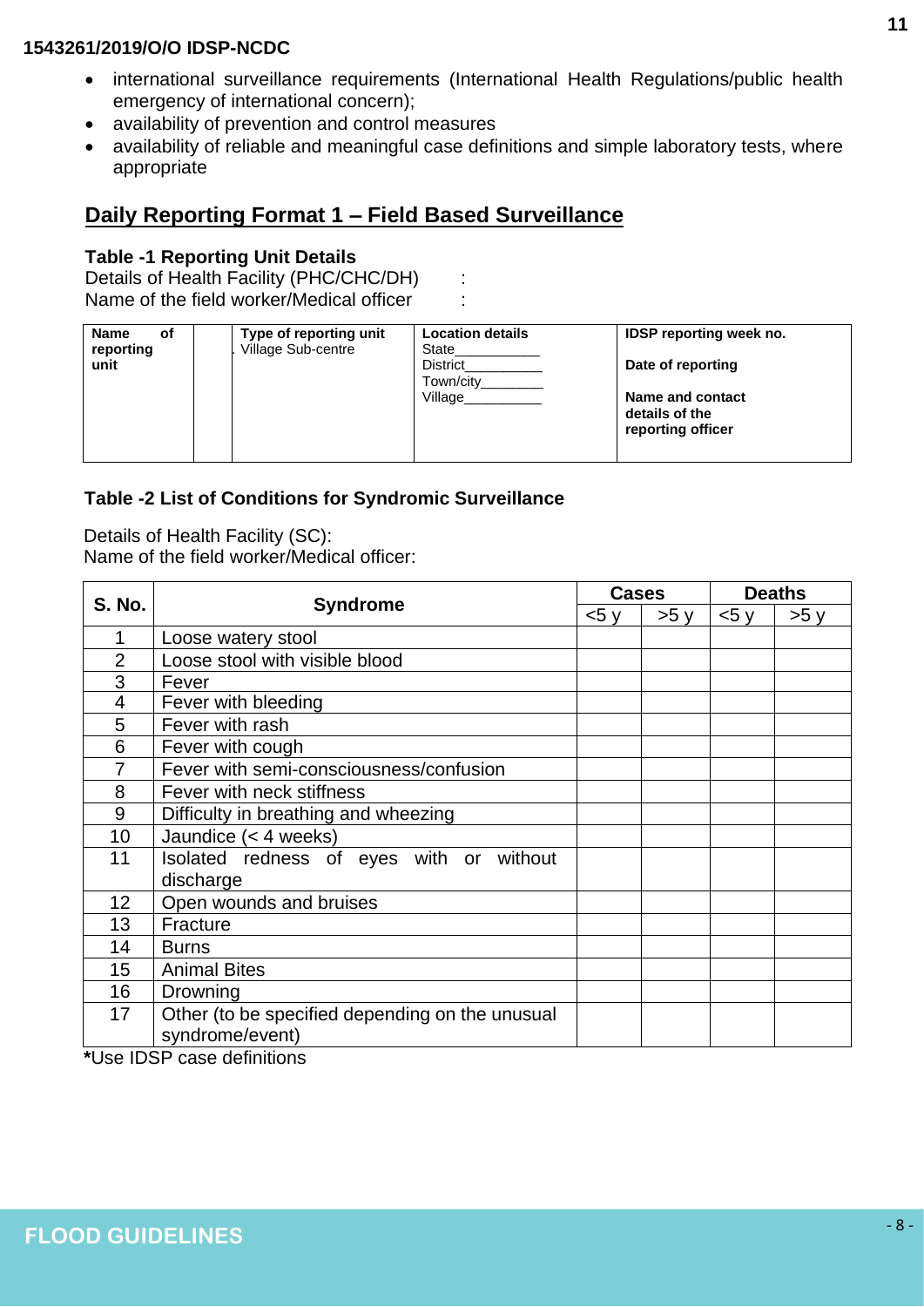### **Table - 3 Water Chlorination Level:**

Details of Health Facility (SC/PHC/CHC/DH) : Name of the field worker/Medical officer :

|  | S. No. Source of water   Chlorination adequate/<br>Inadequate | <b>Remarks</b> |
|--|---------------------------------------------------------------|----------------|
|  |                                                               |                |
|  |                                                               |                |
|  |                                                               |                |
|  |                                                               |                |

#### **Table - 4 Daily Faecal Coliform Test:**

Details of Health Facility (SC/PHC/CHC/DH) : Name of the field worker/Medical officer :

| S. No. Source of water | <b>Faecal Coliform</b><br>Present/Absent | <b>Remarks</b> |
|------------------------|------------------------------------------|----------------|
|                        |                                          |                |
|                        |                                          |                |
|                        |                                          |                |
|                        |                                          |                |

### **Daily Reporting Format 2 - Health Facility**

#### **Table - 5 Reporting Unit Details**

Details of Health Facility (PHC/CHC/DH): Name of the field worker/Medical officer :

| Name of   | Type of reporting unit      | <b>Location details</b> | <b>IDSP reporting week</b> |
|-----------|-----------------------------|-------------------------|----------------------------|
| reporting | ii. PHC                     | State                   | no.                        |
| unit      | iii. CHC                    | <b>District</b>         |                            |
|           | iv. District Hospital       | Town/city______         | Date of reporting          |
|           | v. Medical college          | Village___              |                            |
|           | vi. State Govt. Hospital    |                         | Name and                   |
|           | vii. Central Govt. Hospital |                         | contact details            |
|           | viii. Other                 |                         | of the reporting           |
|           |                             |                         | officer                    |

#### **Table - 6 List of Conditions for Presumptive Surveillance**

Details of Health Facility (PHC/CHC/DH) : Name of the Medical officer:

| S. No.         |                          | <b>Cases</b> |        | <b>Deaths</b> |     |  |
|----------------|--------------------------|--------------|--------|---------------|-----|--|
|                | <b>Syndrome</b>          | < 5v         | $>5$ y | $<5$ y        | >5y |  |
|                | Acute diarrheal disease  |              |        |               |     |  |
| $\overline{2}$ | Cholera                  |              |        |               |     |  |
| 3              | Dysentery                |              |        |               |     |  |
| 4              | Malaria                  |              |        |               |     |  |
| 5              | Dengue                   |              |        |               |     |  |
| 6              | Chikungunya              |              |        |               |     |  |
|                | Acute Haemorrhagic Fever |              |        |               |     |  |
| 8              | Measles                  |              |        |               |     |  |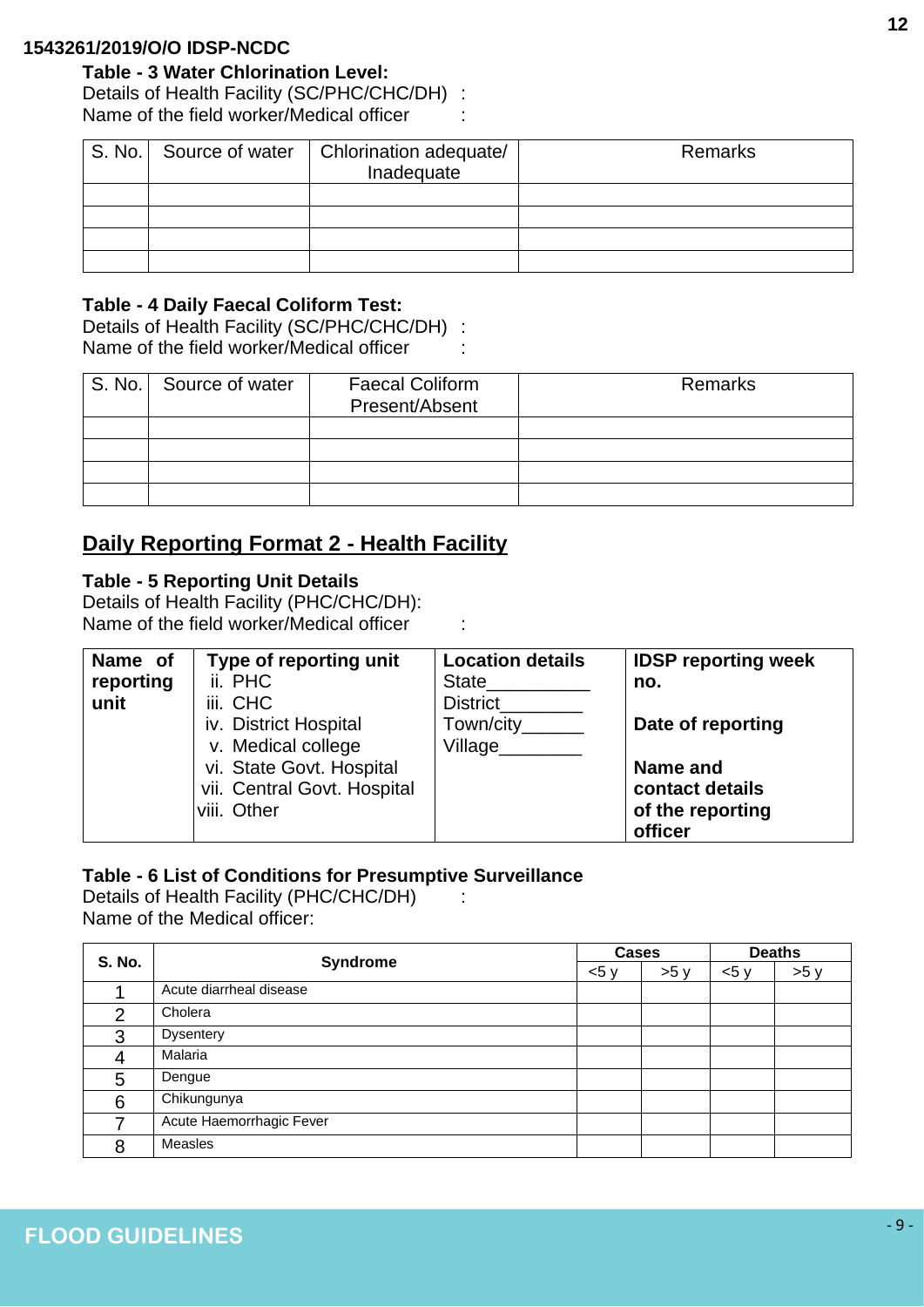| 9              | Chickenpox                                                                                                |  |  |
|----------------|-----------------------------------------------------------------------------------------------------------|--|--|
| 10             | ARI                                                                                                       |  |  |
| 11             | Acute Asthma                                                                                              |  |  |
| 12             | Meningitis                                                                                                |  |  |
| 13             | Acute Encephalitis Syndrome                                                                               |  |  |
| 14             | <b>Acute Hepatitis</b>                                                                                    |  |  |
| 15             | Leptospirosis                                                                                             |  |  |
| 16             | Conjunctivitis                                                                                            |  |  |
| 17             | Open wounds and bruises                                                                                   |  |  |
| 18             | Fracture                                                                                                  |  |  |
| 19             | <b>Burns</b>                                                                                              |  |  |
| 20             | Dog bite                                                                                                  |  |  |
| 21             | Snake bite                                                                                                |  |  |
| 22             | Drowning                                                                                                  |  |  |
| 23             | Hypertension                                                                                              |  |  |
| 24             | <b>Diabetes Mellitus</b>                                                                                  |  |  |
| 25<br>$\cdots$ | specified<br>Other<br>(to<br>depending<br>be<br>the<br>unusual<br>on<br>syndrome/event)<br>$- - - -$<br>. |  |  |

\*Use IDSP Case definition

## **Daily Reporting Format 3**

#### **Table - 7 Line Listing of Deaths in Post-Disaster Situations**

Details of Health Facility (PHC/CHC/DH):

Name of the field worker/Medical officer:

| S.<br>No. | Name | Father's<br>name | Age | <b>Sex</b> | <b>Address</b> | Date of<br>reporting | <b>Diagnosis</b> | Suspect/<br>probable | Co-<br>morbidities,<br>if any | Date<br>of<br>death | Place<br>οf<br>death | Remarks |
|-----------|------|------------------|-----|------------|----------------|----------------------|------------------|----------------------|-------------------------------|---------------------|----------------------|---------|
|           |      |                  |     |            |                |                      |                  |                      |                               |                     |                      |         |
|           |      |                  |     |            |                |                      |                  |                      |                               |                     |                      |         |
|           |      |                  |     |            |                |                      |                  |                      |                               |                     |                      |         |
|           |      |                  |     |            |                |                      |                  |                      |                               |                     |                      |         |
|           |      |                  |     |            |                |                      |                  |                      |                               |                     |                      |         |

### **Reporting Format 4**

#### **Table - 8 Lab Data Collection Tool at Field Level (Field/Health Facility Level Data Collection Sheet)**

Details of Health Facility (PHC/CHC/DH): Name of the field worker/Medical officer:

| <b>Unique</b><br>case ID | Name | Age | Sex | <b>Father's</b><br>name | <b>Address</b><br>(village/blo<br>ck/district/<br>State) | <b>Country visited</b> | <b>Symptoms</b><br><b>Listings</b> |  | <b>Samples</b><br>sent on | Sample<br>test result<br>$(+/-)$ |  |
|--------------------------|------|-----|-----|-------------------------|----------------------------------------------------------|------------------------|------------------------------------|--|---------------------------|----------------------------------|--|
|                          |      |     |     |                         |                                                          |                        |                                    |  |                           |                                  |  |
|                          |      |     |     |                         |                                                          |                        |                                    |  |                           |                                  |  |
|                          |      |     |     |                         |                                                          |                        |                                    |  |                           |                                  |  |
|                          |      |     |     |                         |                                                          |                        |                                    |  |                           |                                  |  |
|                          |      |     |     |                         |                                                          |                        |                                    |  |                           |                                  |  |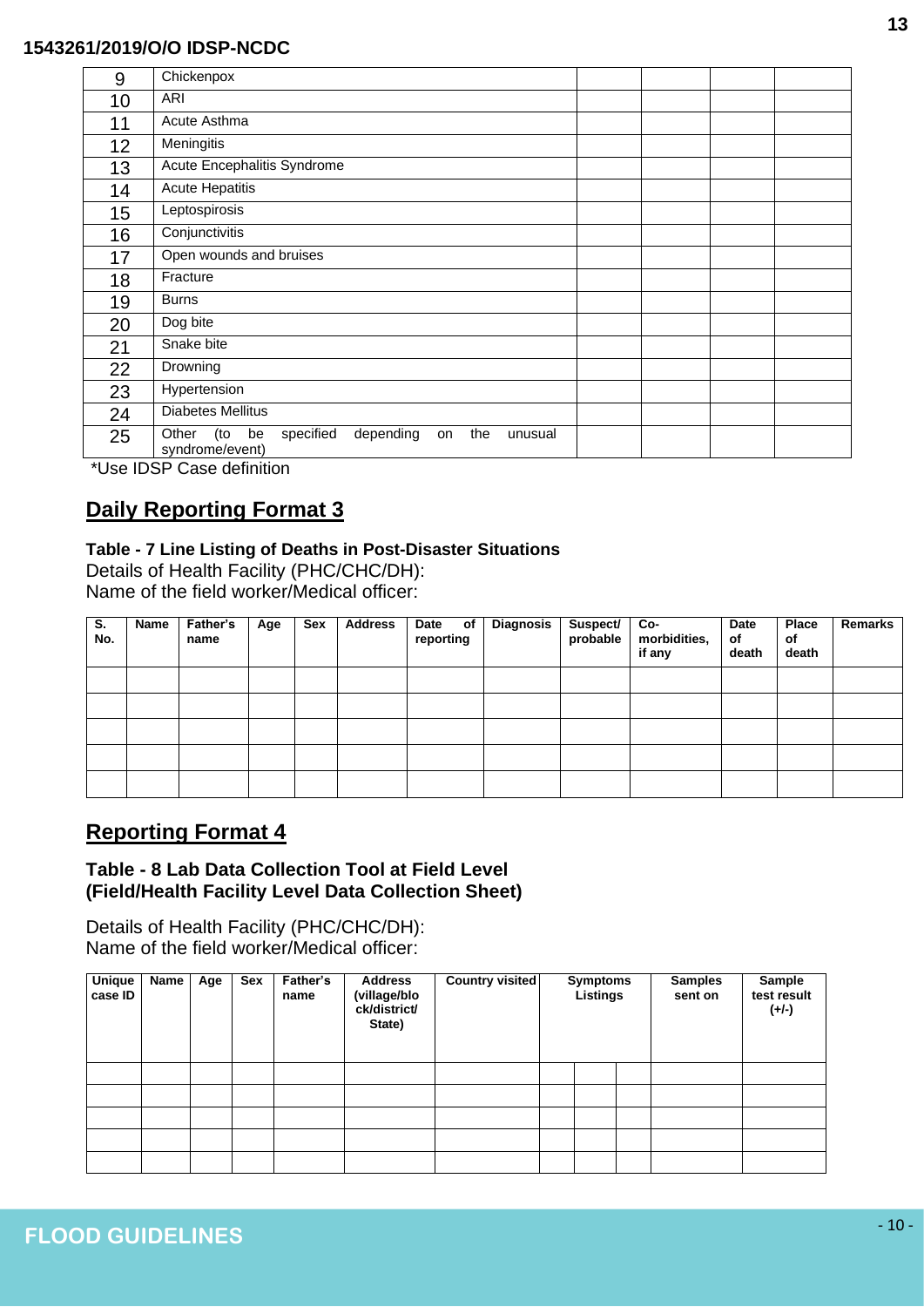### **Reporting Format 5**

#### **Table - 9 Line Listing of Contacts (for communicable diseases spread through close contact)**

Details of Health Facility (PHC/CHC/DH): Name of the field worker/Medical officer:

| S.No. | Name | Father/<br><b>Husbands</b><br>name | Age | Sex | <b>Address</b> | <b>Contact of</b> | Date on<br>which<br>exposed | To be under<br>surveillance<br>till | <b>Remarks</b> |
|-------|------|------------------------------------|-----|-----|----------------|-------------------|-----------------------------|-------------------------------------|----------------|
|       |      |                                    |     |     |                |                   |                             |                                     |                |
|       |      |                                    |     |     |                |                   |                             |                                     |                |
|       |      |                                    |     |     |                |                   |                             |                                     |                |

# **5. Water and Food Borne Diseases**

The populations affected by the flooding are at immediate risk from outbreaks of waterborne and foodborne diseases, particularly cholera, typhoid, *Shigella dysenteriae* type 1, and hepatitis A and E. Population displacement, crowding, poor access to safe water, inadequate hygiene and toilet facilities, and unsafe food preparation and handling practices are associated with transmission.

Usual water sources can become unsafe for drinking for several reasons: the incursion of flood waters; faecal contamination caused by overflow of latrines and inadequate sanitation; contamination by dead animals; and upstream contamination if water sources are interconnected. Since the onset of the rains, cases of diarrhoea and dysentery, including deaths, have been reported from the flood-affected areas, and the immediate risk of further cases will remain extremely high.

## **5.1 Cholera**

Cholera is an acute enteric infection caused by the ingestion of bacterium *Vibrio cholerae* present in fecal contaminated water or food. Primarily linked to insufficient access to safe water and proper sanitation, its impact can be even more dramatic in areas where basic environmental infrastructures are disrupted or have been destroyed. Cholera is characterized in its most severe form by a sudden onset of acute watery diarrhea that can lead to death by severe dehydration. The extremely short incubation period - two hours to five days - enhances the potentially explosive pattern of outbreaks, as the number of cases can rise very quickly. About 75% of people infected with cholera do not develop any symptoms. However, the pathogens stay in their feces for 7 to 14 days and are shed back into the environment, possibly infecting other individuals. Cholera is an extremely virulent disease that affects both children and adults. Unlike other diarrheal diseases, it can kill healthy adults within hours. Individuals with lower immunity, such as malnourished children or people living with HIV, are at greater risk of death if infected by cholera.

### **5.1.1 Key Messages**

- Cholera is transmitted through contaminated water or food.
- Water should be chlorinated during and after floods to prevent cholera.
- Prevention and preparedness of cholera require a coordinated multidisciplinary approach.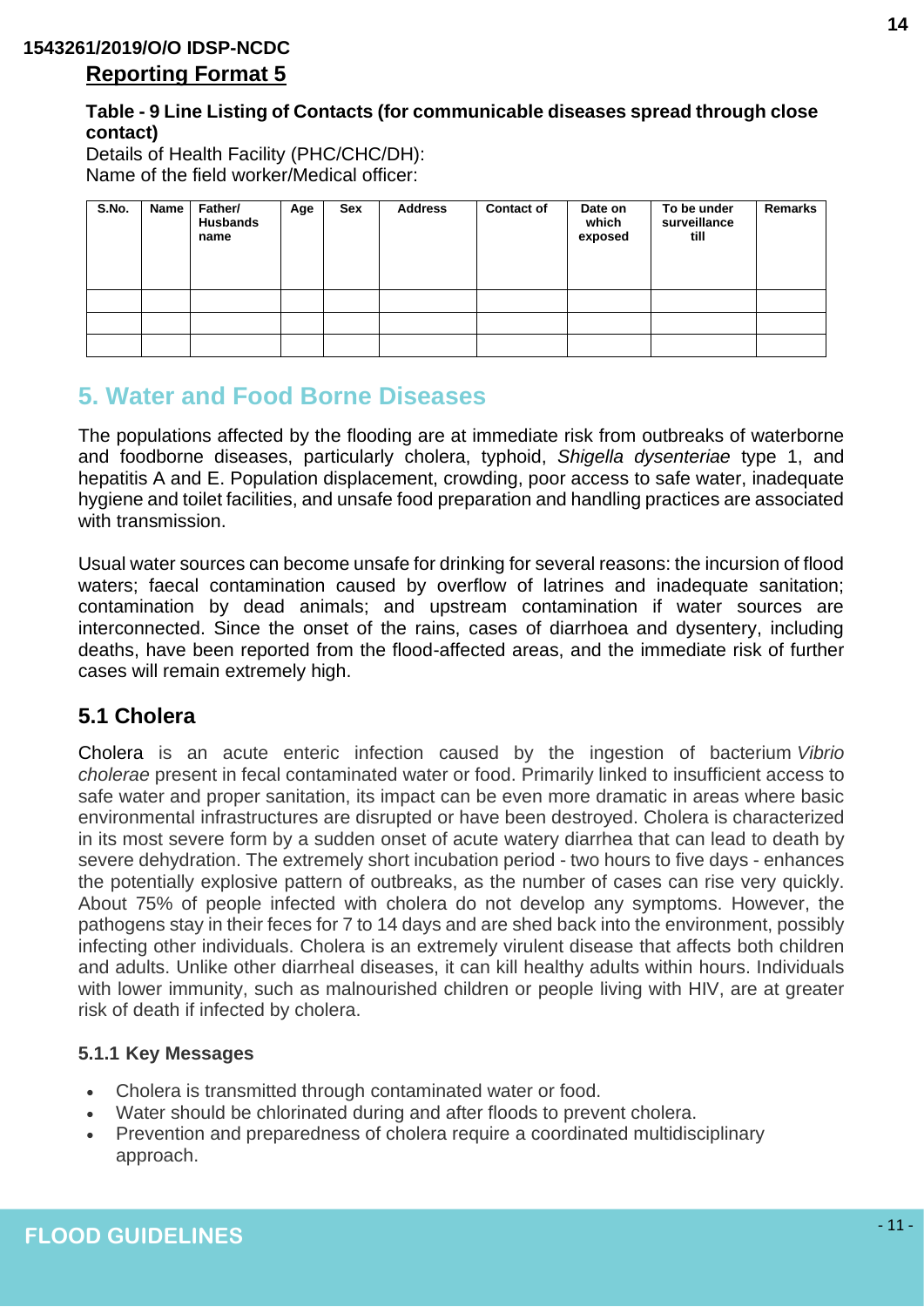- Cholera can rapidly lead to severe dehydration and death if left untreated.
- ORS can successfully treat 80% of cholera cases.
- Appropriate antibiotics can reduce the duration of purging.

#### **5.1.2 Case Management**

Efficient treatment resides in prompt rehydration through the administration of oral rehydration salts (ORS) or intravenous fluids, depending of the severity of cases. Up to 80% of patients can be treated adequately through the administration of ORS (WHO/UNICEF ORS standard sachet). Very severely dehydrated patients are treated through the administration of intravenous fluids, preferably Ringer lactate. Appropriate antibiotics can be given to severe cases to diminish the duration of diarrhoea, reduce the volume of rehydration fluids needed and shorten the duration of V. cholerae excretion. For children up to five years, supplementary administration of zinc has a proven effective in reducing duration of diarrhoea as well as reduction in successive diarrhoea episodes. In order to ensure timely access to treatment, cholera treatment centres should be set up among the affected populations whenever feasible. For children below 6 months of age, add zinc 10mg daily for 2 weeks. For children from 6 months to 12 years, add zinc 20mg daily for 2 weeks.

### **5.2 Foodborne Diseases**

Following natural disasters such as floods, food in affected areas may become contaminated and consequently be at risk for outbreaks of foodborne disease due to bacteria, viruses and chemicals. Threats posed by contaminated water and food are interrelated and cannot be separated. Therefore, water should be treated as a contaminated food and should be boiled or otherwise made safe before it is consumed or used as an ingredient in food.

For food safety across the food supply chain, it is important to ensure that hazard of microbial contamination should be reduced from food and agricultural produce sourced from the affected areas reinforcing food safety messages to food handlers. Possibility of chemical contamination of agricultural produce harvested from flood affected areas should be ruled out before consumption.

#### **5.2.1. Health System Preparedness for Prevention of foodborne illness**

- Heighten surveillance for food and water borne diseases
- Heighten surveillance of perishable food products
- Give Public Health Authorities and the community information on five keys to food safety
- Identification and prompt response to foodborne outbreaks

#### **5.2.2. Five Keys to Food Safety**

- Household level
- Wash hands before cooking and eating food
- Wash vegetables, fruits and raw material prior to cooking with safe water
- Keep food preparation area clean
- Cook food thoroughly
- Store food at safe temperature
- Food handlers
- All of above and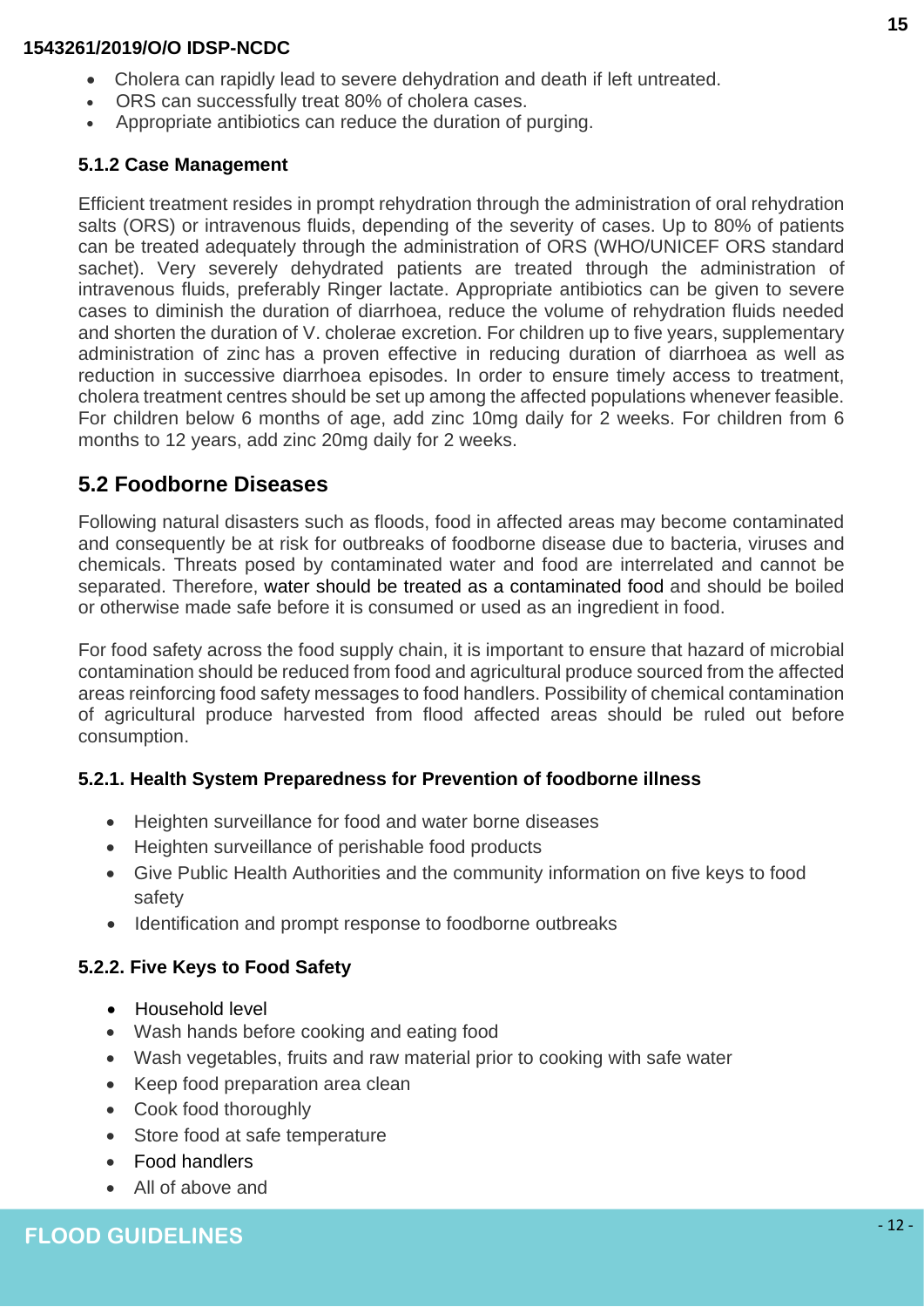- Report illness/sickness and do not handle food in case of fever & loose motion/ cold & cough/skin infections
- Use protective gear while cooking

### **5.3 Viral Hepatitis A and E**

Viral hepatitis A and E are food- and water-borne infections that can result in acute outbreaks in communities with unsafe water and poor sanitation. They do not result in chronic infection or chronic liver disease and there is no specific treatment. Prevention is through improved sanitation, food safety and vaccination.

#### **5.3.1 Management**

- Hepatitis A and hepatitis E are generally a self-limiting illness, and most patients improve in a few weeks. No specific treatment is indicated for uncomplicated disease.
- Patients with marked vomiting, fever or headache may benefit from symptomatic treatment.
- Pregnant women with hepatitis E are at a greater risk than others of developing liver failure and adverse outcomes. They may need to be carefully observed so that complications can be detected and treated early. It may thus be preferable to refer such women to a first referral unit for delivery
- Management is available free of cost at designated district hospitals under National Viral Hepatitis Control Program

#### **5.3.2 Control measures to outbreak specific for hepatitis A and hepatitis E**

- During a waterborne hepatitis outbreak, the concentration of free chlorine should be increased to more than 0.5 mg/L throughout the system as a minimum immediate response.
- Consumption of only boiled water. (Water should be boiled for at least 1 minute, cooled and then consumed)
- Generating awareness regarding water, sanitation and hygiene interventions to disrupt transmission of hepatitis A and E. Individuals should be encouraged to always wash their hands with soap after defecation and/or disposing of feces.Hand hygiene practices should be followed after using the toilet / latrines, after cleaning a soiled baby, Before eating or before feeding a child.
- Ensure safe disposal of excreta and prevent open defecation.
- Since the incubation period of hepatitis A is 2-6 weeks and for hepatitis E is 2–10 weeks, cases may continue to occurfor up to 6 weeks for hepatitis A and for 10 weeks for hepatitis E (the maximum incubation period) after steps have been instituted to ensuresafe drinking water, sanitation and improved hygiene. Therefore, longer-term monitoring after institution of these prevention measures is needed.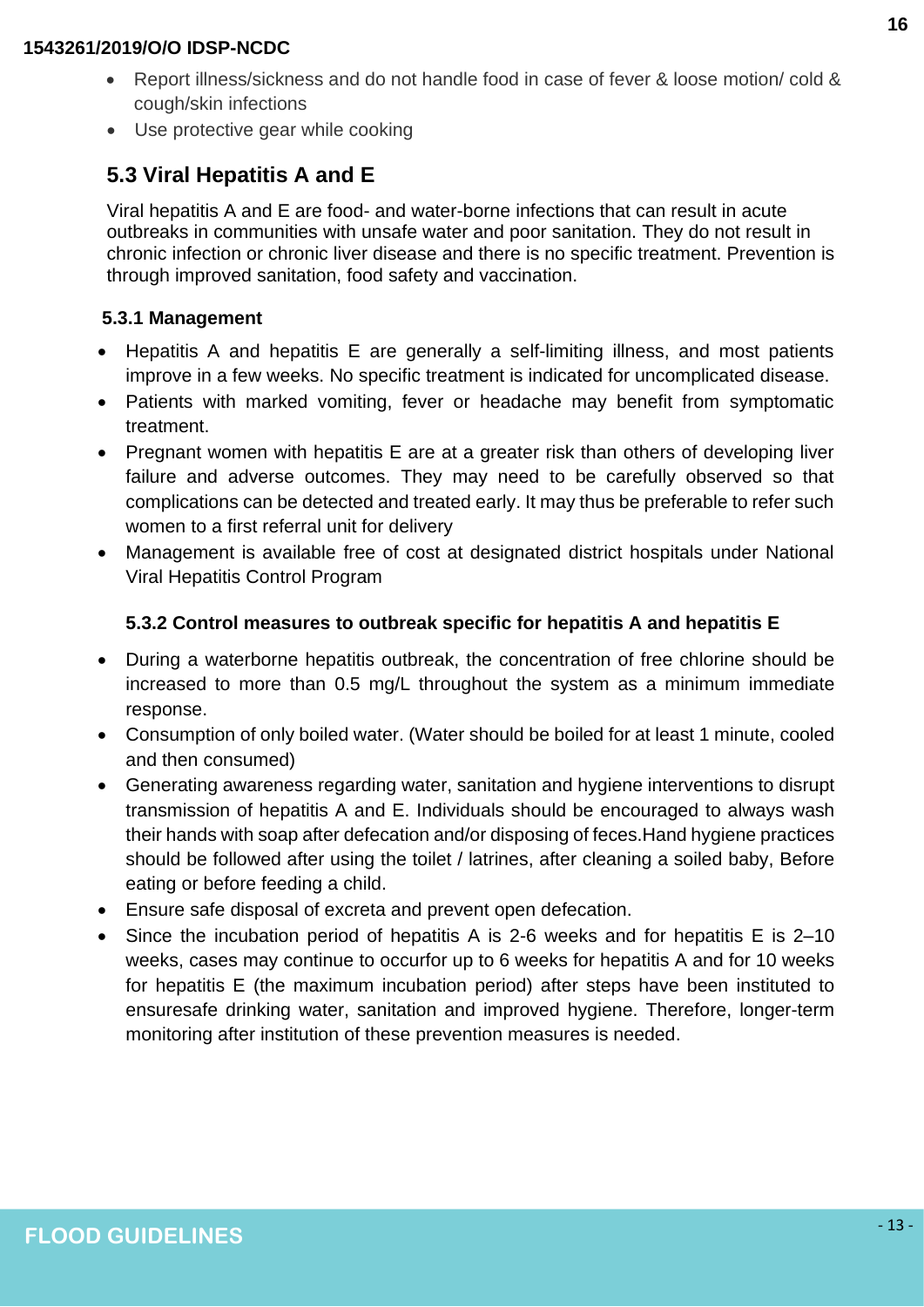# **6. Water, Sanitation and Personal Hygiene**

#### **6.1 Safe Drinking Water**

- Minimum drinking water requirement per person per day is 5 litres. Daily activities like cooking, toilet use, hand washing etc. require a minimum of 20 litres of water. Water sources are likely to get contaminated after floods and microbial drinking-water quality is the first concern. Consult with local authorities on whether tap water is safe to use. Agree to a procedure to receive warnings and an emergency water supply if the tap water becomes unfit for human consumption.
- Encourage women to breastfeed their babies, especially when the water quality is uncertain or insufficient. Ensure that water that is below drinking-water quality is used only for cleaning, laundry and sanitation, and that it is labelled as such. Water below drinking-water quality should be used for cleaning and laundry only in combination with detergent.
- For drinking water, point of use treatments like boiling of water; use of bleach, alum, etc should be used as measures for disinfection. The treatment should be cost effective and fast.

#### **6.1.1 Boiling of Water**

Water can be made safe by bringing it to a rolling boil (for example, in a kettle or pot on a cooker). After boiling, the water should be allowed to cool down on its own **without the addition of ice**. If water cannot be boiled for all, give priority to boiling drinking water for formula-fed infants, immunocompromised and other vulnerable patients. Protect it from posttreatment contamination during storage.

#### **6.1.2 Using Sodium Hypochlorite (Bleach)**

If it is not possible to boil water, chemical disinfection of clear, non-turbid water is effective for killing bacteria and most viruses, but not for protozoa like Cryptosporidium. Options for chemical disinfection include chlorine compounds or iodine.

Bleach (Sodium Hypochlorite) is cheap and easily available domestic cleaner which is widely used for disinfection of drinking water and personal hygiene during floods.

#### • **Some tips for using Bleach:**

Never mix Bleach with any other domestic cleaning agent (especially one containing ammonia). Wear rubber boots, rubber gloves, and eye protection while working with bleach. Try not to breathe bleach fumes.

- To treat **clear drinking water**: Use about 1/8 teaspoons bleach (approximately 0.75 ml treat **clear drinking water** for 1 gallon (nearly 4 litres of water let the water stand for 30 minutes before using it.
- In case of **cloudy drinking water**, add ¼ teaspoon bleach per I gallon (approximately 4 litres) and let it stand for 30 minutes before using.

#### **6.1.3 Using Chlorine Tablets**

For typical room temperature and water temperature of 25 °C, minimum contact time should be 30 minutes; increase contact time for colder water (e.g. double time for each 10 °C less than 25 °C). Prepare according to package instructions. Add to clear water or after settling or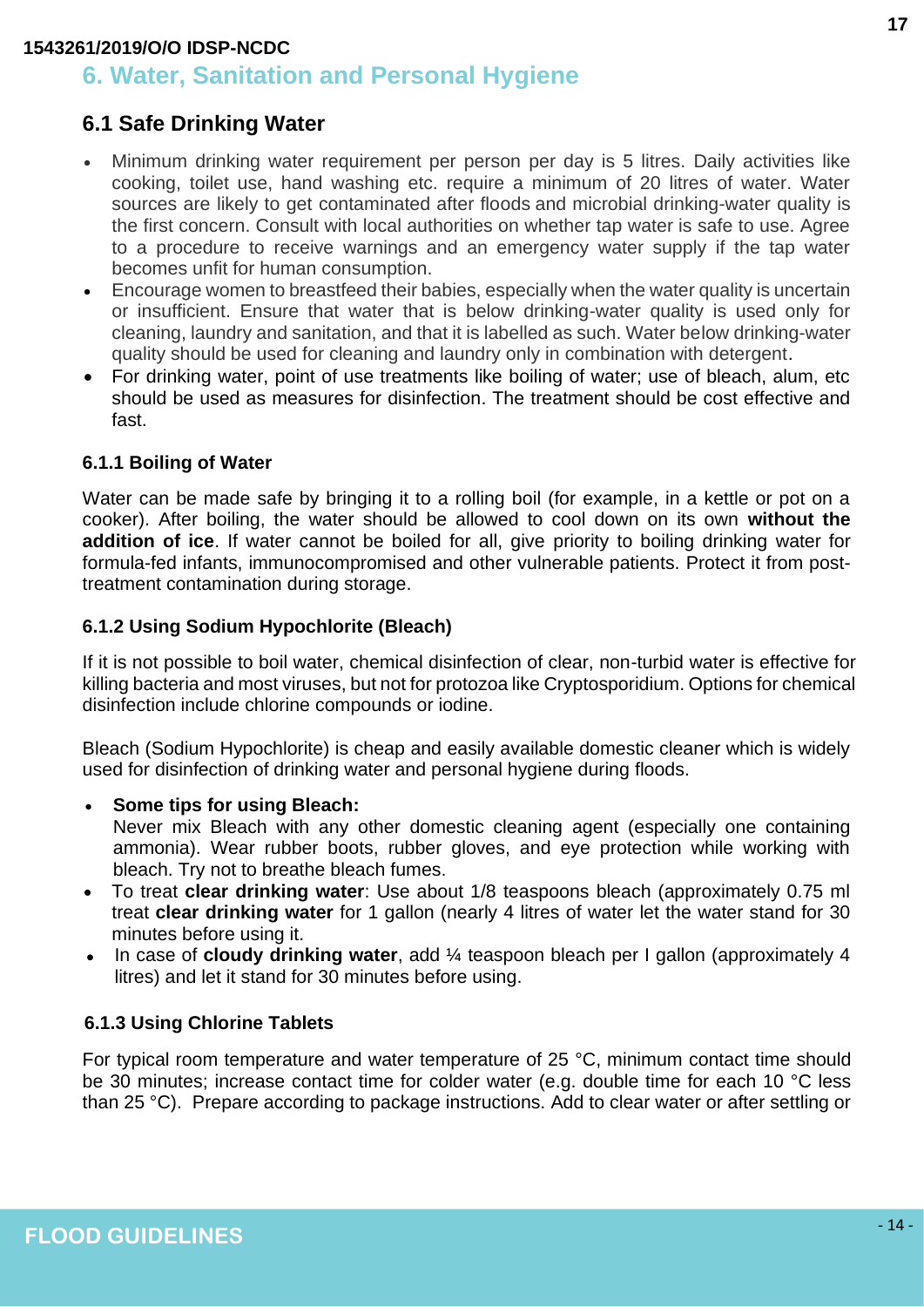clarification to be most effective. This solution should be added to water to leave a free residual chlorine concentration of 0.4 to 0.5 mg/l after 30 minutes, which can be determined using a special test kit. If this is not available, a slight smell of chlorine is a crude indicator.

#### **6.1.4 Safe Water Storage**

- Store water safely in order to prevent it from becoming (re-)contaminated or a breeding place for mosquitoes. Use of narrow mouthed containers, or covered containers should be encouraged.
- Containers for transportation and storage of drinking-water should be cleaned and preferably disinfected before they are put into operation.

#### **6.1.5 Disinfection of Water Containers and Cans to Store Water**

- Mix soap and clean water in container
- Shake or stir to clean inside of container
- Rinse container
- Mix 1 teaspoon (4.9 ml) bleach per 1 cup (240 ml) water and pour it in the container
- Cover the container and shake so the solution touches all inside surfaces
- Cover and let stand for 30 minutes
- Rinse with clean water

It is advised that the containers should be **cleaned and disinfected every alternate day.**

#### **6.1.6 Disinfection of Wells**

WHO endorses the disinfection of well in emergency situation. There are various ways of doing this but the most common is chlorination as it leaves a residual disinfectant in the water after chlorination.

Chlorine has the advantage of being widely available, simple to measure and use, and it dissolves easily in water. Its disadvantages are that it is a hazardous substance (to be stored and handled with care) and that at commonly applied concentrations it is not effective against all pathogens (some cysts and viruses require higher chlorine concentrations).

The chlorine compound most commonly used is high strength calcium hypochlorite (HSCH) in powder or granular form which contains 60-80% chlorine. Also used is sodium hypochlorite in liquid bleach or bleaching powder form which contains 35% chlorine or laundry bleach with 5- 8% chlorine. Each chlorine compound has a different amount of usable chlorine depending on the quantity of time the product has been stored or exposed to the atmosphere and the way it is made. Table 10 and 11 outlines methods for calculating appropriate chlorine doses for bleaching powder, HSCH granule chlorine and liquid bleach. Stir the water in the well thoroughly with a long pole and then allow the water to stand for at least 30 minutes.

#### **6.1.7 Dewater the Well**

Following the contact period, remove all water in the well using a pump or bucket. When the well has refilled, wait a further 30 minutes and measure the chlorine concentration. If the residual chlorine concentration is less than 0.5mg/l the well is safe to use. If the concentration is greater than 0.5mg/l, remove all the water from the well again and repeat the process.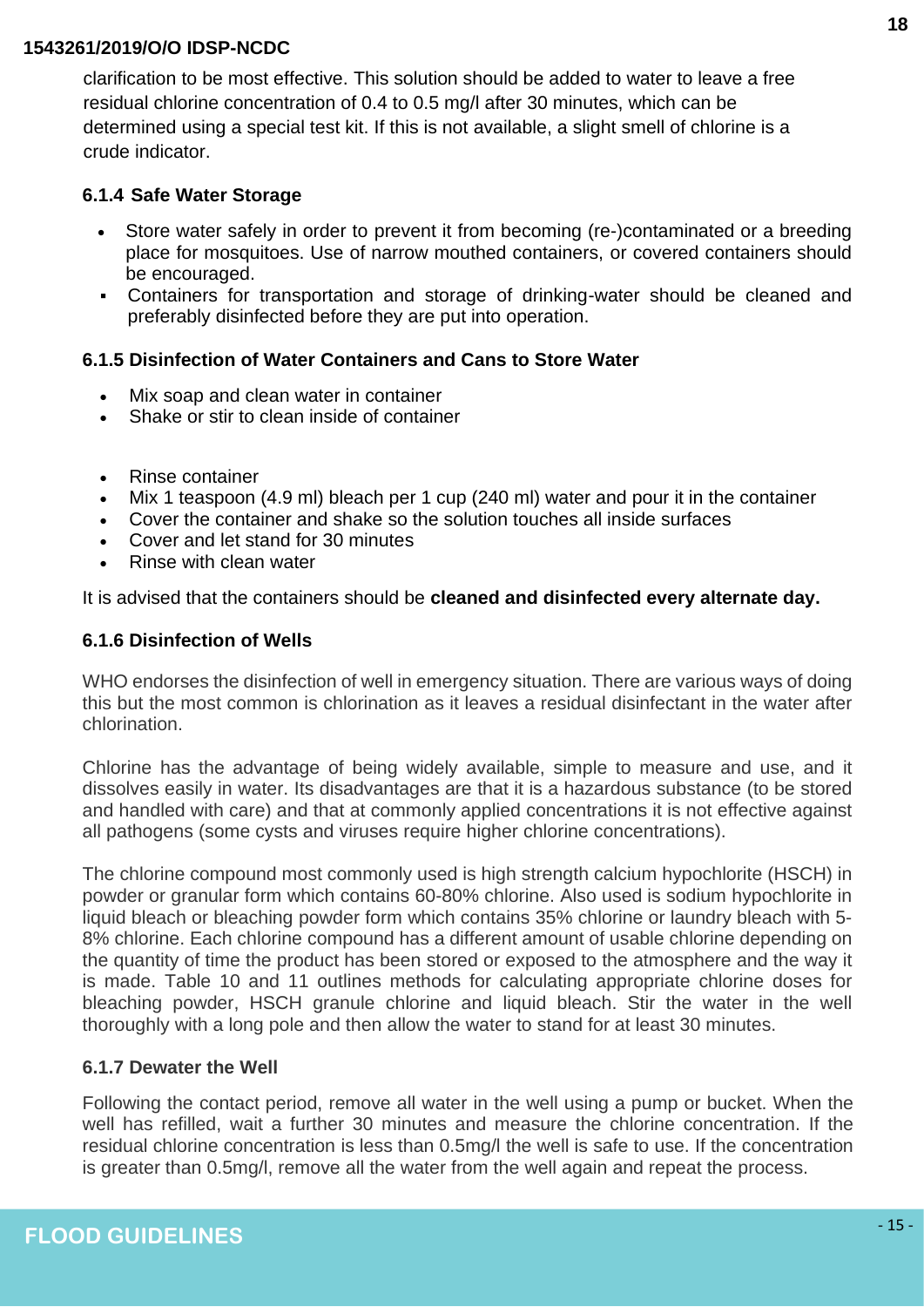Two issues need extra care when dewatering the wells:

- 1. water with high concentration of chlorine should not flow into streams or wetlands;
- 2. when dewatering on coastal areas salt water intrusion should be avoided.
- 3. Do not allow anyone to use the well during the cleaning process. The water will have a strong concentration of chlorine that will give it a bad taste and smell.

### **6.2. Water Supply Needs Assessment in Health Care Facilities During and After Flood Event**

- With the help of the relevant authority, establish mechanisms to monitor water quality at the health care facility.
- Should the tap water be unsafe, assess needs using the following recommended minimum quantities of water per person in each setting type:
	- outpatients: 5 litres/consultation
	- inpatients: 40–60 litres/patient/day
	- operating theatre or maternity unit: 100 litres/intervention
	- viral haemorrhagic fever isolation centre 300–400 litres/patient/day.
- Emergency water supplies can consist of packaged water, tanker water, direct use of alternative water sources or on-site production of drinking-water. If circumstances allow, separate emergency supplies (including both materials and human resources) are encouraged for health care facilities. Prevent access of unauthorized people to the emergency water supply and storage system.

### **Table-10 Methods for Calculating Appropriate Chlorine Doses (1)**

| Water<br>(m3)           |                         | Bleaching powder<br>$(25-35%)$ (g) |                         | High strength<br>calcium hypochlorite<br>$(70%)$ (g) | Liquid bleach<br>(5% sodium<br>hypochlorite) (ml) |            |
|-------------------------|-------------------------|------------------------------------|-------------------------|------------------------------------------------------|---------------------------------------------------|------------|
| Q <sub>1</sub>          |                         | 10                                 |                         | 4.3                                                  |                                                   | 60         |
| 0.12                    |                         | 12                                 |                         | 5.2                                                  |                                                   | 72         |
| 0.15                    |                         | 15                                 |                         | 6.5                                                  |                                                   | 90         |
| 0.2                     |                         | 20                                 |                         | 8.6                                                  |                                                   | 120        |
| 0.25                    |                         | 25                                 |                         | 11                                                   |                                                   | 150        |
| 0.3                     |                         | 30                                 |                         | 13                                                   |                                                   | 180        |
| 0.4                     |                         | 40                                 |                         | 17                                                   |                                                   | 240        |
| 0.5                     |                         | 50                                 |                         | 22                                                   |                                                   | 300        |
| 0.6                     |                         | 60                                 |                         | 26                                                   |                                                   | 360        |
| 0.7                     |                         | 70                                 |                         | 30                                                   |                                                   | 420        |
| O.8                     |                         | 80                                 |                         | 34                                                   |                                                   | 480        |
| $\mathbf{1}$            |                         | 100                                |                         | 43                                                   |                                                   | 600        |
| 1.2                     |                         | 120                                |                         | 52                                                   |                                                   | 720        |
| 1.5                     |                         | 150                                |                         | 65                                                   |                                                   | 900        |
| $\overline{\mathbf{c}}$ |                         | 200                                |                         | 86                                                   | $\mathbf{1}$                                      | 200        |
| 2.5                     |                         | 250                                |                         | 110                                                  | $\mathbf{1}$                                      | 500        |
| 3                       |                         | 300                                |                         | 130                                                  | $\mathbf{1}$                                      | 800        |
| $\overline{\mathbf{4}}$ |                         | 400                                |                         | 170                                                  | $\overline{a}$                                    | 400        |
| 5                       |                         | 500                                |                         | 220                                                  | 3                                                 | 500        |
|                         |                         | 600                                |                         | 260                                                  | 3                                                 | 600        |
| $\frac{6}{7}$           |                         | 700                                |                         | 300                                                  | $\overline{\mathbf{4}}$                           | 200        |
| 8                       |                         | 800                                |                         | 340                                                  | $\overline{\mathbf{4}}$                           | 800        |
| 10                      | 1                       | 000                                |                         | 430                                                  | 6                                                 | 000        |
| 12                      | $\mathbf{1}$            | 200                                |                         | 520                                                  | $\overline{7}$                                    | 200        |
| 15                      | $\mathbf{1}$            | 500                                |                         | 650                                                  | $\mathbf{9}$                                      | 000        |
| 20                      | $\overline{2}$          | OOO                                |                         | 860                                                  | 12                                                | 000        |
| 30                      | 3                       | OOO                                | $\mathbf{1}$            | 300                                                  | 18                                                | <b>OOO</b> |
| 40                      | $\overline{\mathbf{4}}$ | 000                                | $\mathbf{1}$            | 700                                                  | 24                                                | <b>OOO</b> |
| 50                      | 5                       | 000                                | $\overline{\mathbf{c}}$ | 200                                                  | 30                                                | 000        |
| 60                      | 6                       | 000                                | $\frac{2}{3}$           | 600                                                  |                                                   |            |
| 70                      | $\overline{7}$          | OOO                                |                         | 000                                                  |                                                   |            |
| 80                      | 8                       | OOO                                | 3                       | 400                                                  |                                                   |            |
| 100                     | 10                      | OOO                                | $\overline{\mathbf{4}}$ | 300                                                  |                                                   |            |
| 120                     | 12                      | OOO                                | 5                       | 200                                                  |                                                   |            |
| 150                     | 15                      | <b>OOO</b>                         | 6                       | 500                                                  |                                                   |            |
| 200                     | 20                      | 000                                | 8                       | 600                                                  |                                                   |            |
| 250                     | 25                      | 000                                | 11                      | 000                                                  |                                                   |            |
| 300                     | 30                      | <b>OOO</b>                         | 13                      | 000                                                  |                                                   |            |
| 400                     | 40                      | <b>OOO</b>                         | 17                      | 000                                                  |                                                   |            |
| 500                     | 50                      | OOO                                | 22                      | <b>OOO</b>                                           |                                                   |            |

water should not be drunk by people or animals.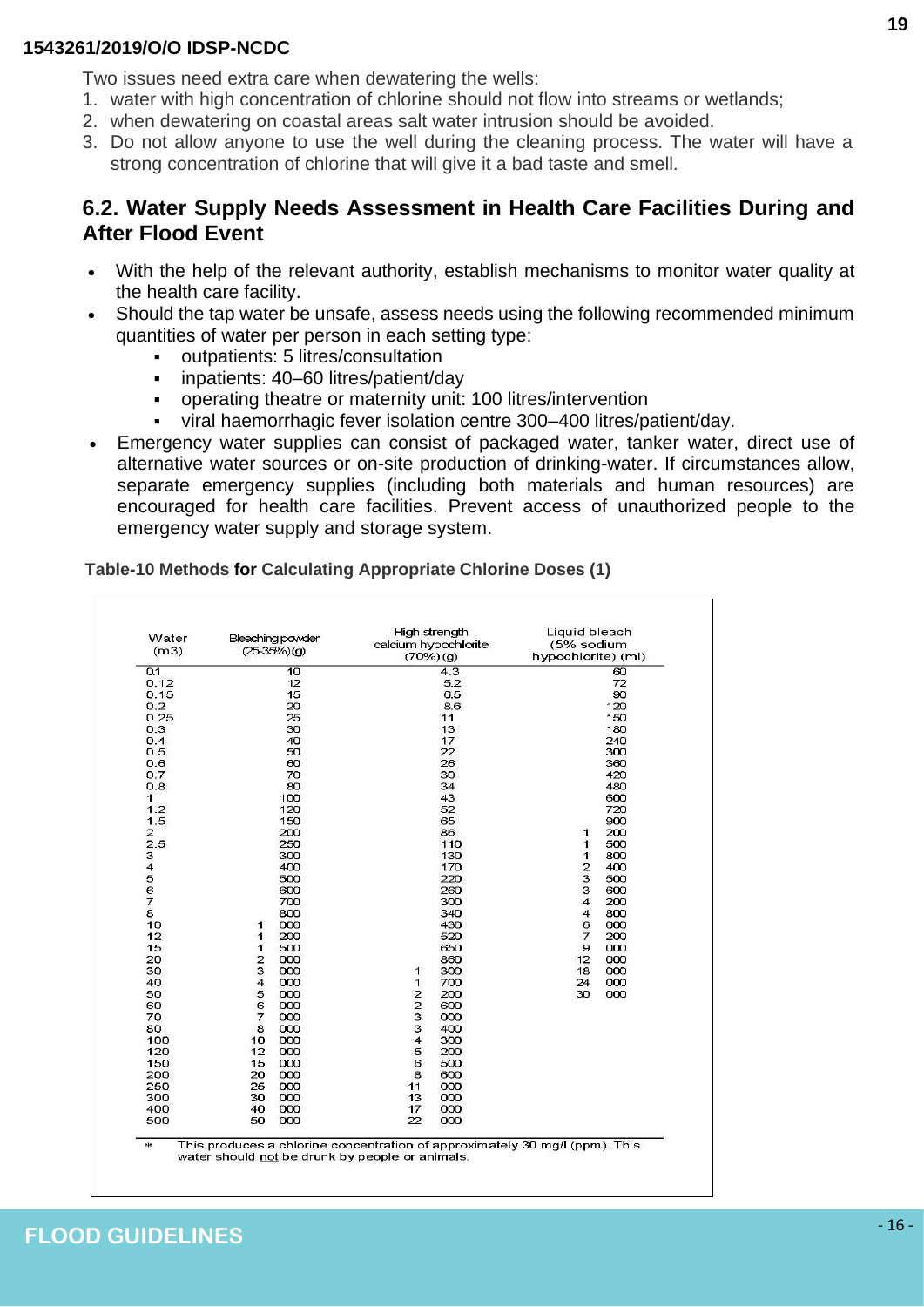| Water<br>(m3)                              | Bleachingpowder<br>$(25-35%)$ (g) | High strength<br>calcium hypochlorite<br>$(70%)$ (g) | <b>Liquid bleach</b><br>(5% sodium<br>hypochlorite)<br>(m <sub>l</sub> ) |
|--------------------------------------------|-----------------------------------|------------------------------------------------------|--------------------------------------------------------------------------|
| 0.1                                        | 2.3                               | 1                                                    | 14                                                                       |
| 1.2                                        | 3                                 | 1.2                                                  | 17                                                                       |
| 1.5                                        | 3.5                               | 1.5                                                  | 21                                                                       |
| $\overline{\mathbf{c}}$                    | 5                                 | 2                                                    | 28                                                                       |
| 2.5                                        | 6                                 | 2.5                                                  | 35                                                                       |
| 3                                          | $\overline{7}$                    | 3                                                    | 42                                                                       |
|                                            | 9                                 | 4                                                    | 56                                                                       |
|                                            | 12                                | 5                                                    | 70                                                                       |
| $\begin{array}{c} 4 \\ 5 \\ 6 \end{array}$ | 14                                | 6                                                    | 84                                                                       |
| 7                                          | 16                                | $\overline{7}$                                       | 98                                                                       |
| 8                                          | 19                                | 8                                                    | 110                                                                      |
| 10                                         | 23                                | 10                                                   | 140                                                                      |
| 12                                         | 28                                | 12                                                   | 170                                                                      |
| 15                                         | 35                                | 15                                                   | 210                                                                      |
| 20                                         | 50                                | 20                                                   | 280                                                                      |
| 30                                         | 70                                | 30                                                   | 420                                                                      |
| 40                                         | 90                                | 40                                                   | 560                                                                      |
| 50                                         | 120                               | 50                                                   | 700                                                                      |
| 60                                         | 140                               | 60                                                   | 840                                                                      |
| 70                                         | 160                               | 70                                                   | 980                                                                      |
| 80                                         | 190                               | 80                                                   | 100<br>1                                                                 |
| 100                                        | 230                               | 100                                                  | 400<br>1                                                                 |
| 120                                        | 280                               | 120                                                  | $\mathbf{1}$<br>700                                                      |
| 150                                        | 350                               | 150                                                  | 100                                                                      |
| 200                                        | 470                               | 200                                                  | $\frac{2}{2}$<br>800                                                     |
| 250                                        | 580                               | 250                                                  | 3<br>500                                                                 |
| 300                                        | 700                               | 300                                                  | $\overline{\mathbf{4}}$<br>200                                           |
| 400                                        | 940                               | 400                                                  | 5<br>600                                                                 |
| 500                                        | 170<br>1                          | 500                                                  | $\overline{7}$<br>000                                                    |

**Table-11 Methods for Calculating Appropriate Chlorine Doses (2)**

#### **6.1.8 Ground Water Contamination**

Ground water contamination is one of the serious issues which is often neglected. Flooding has potential to pollute ground water and is unsafe for human use. It contains salts and heavy metal concentration and certain micro-organisms which can cause serious illness.

#### **6.1.9 Sanitation**

Concentration of a large number of people at limited sites, compromises sanitation and water supply situation, are ideal conditions for rapid spread of water borne diseases like diarrhoea, cholera and typhoid. These diseases are responsible for high mortality and morbidity rate in developing countries and are all spread through faeco-oral or skin penetration.

Children under five years of age are most at risk from communicable diseases since their immune systems have not developed. Relief workers and affected population in the camps must wash their hands with soap before meals and after using the toilet.

**Shallow trench latrines** should be dug out in areas where the usage will be less than 5 days. In areas, where the toilets will be in use for more than 5 days, **deep trench latrines** (minimum depth 6 feet, width: 1 ½ feet, length: 3 feet) should be dug. The trenches should be covered with fresh earth after every use and the toilets should be disinfected with disinfectant powders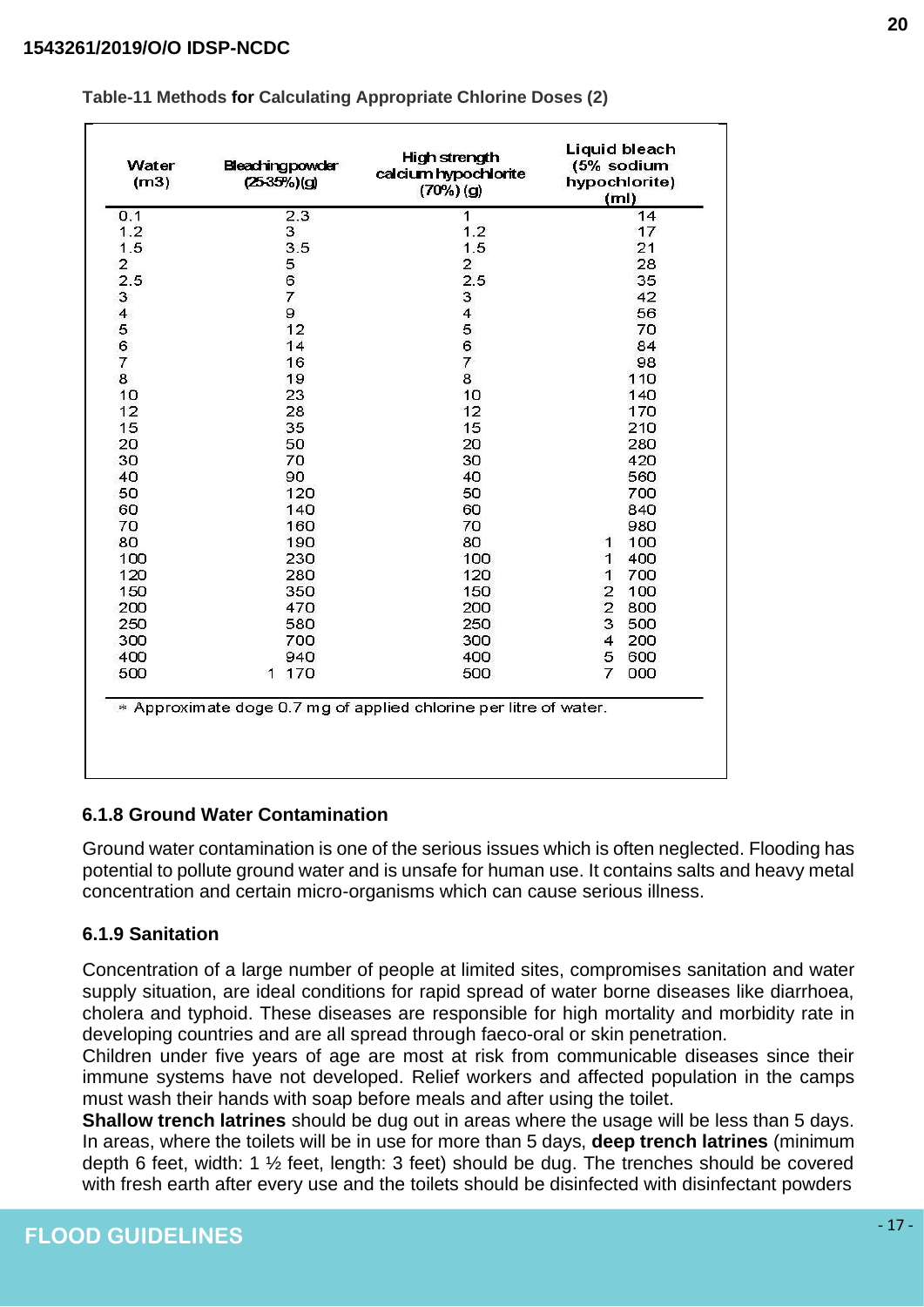like gamma hexane, twice daily. The toilets should be minimum 100 feet away from the relief camps.

#### **6.1.10 Sanitation and Hygiene in Health Care Facilities During and After Flood Event**

• For non-emergency circumstances, WHO recommends one toilet per 20 users for inpatient settings (including patients who use bedpans instead of toilets) and at least four toilets for small outpatient settings (one for staff; one for females and one that is appropriate for use by children for patients). The number should be increased for larger outpatient settings.

#### **6.1.11 Waste Handling and Disposal**

- In the absence of functioning sewers and routine waste collection/treatment services, collection mechanism for both human and medical waste will experience additional strain. Staff involved with handling human waste from emergency sanitation must be provided with personal protective equipment. For staff handling medical waste, personal protective equipment includes aprons, masks, boots and gloves.
- Waste collection zones need to be protected to prevent access by the general public, disease vectors and the dispersion of hazardous materials by floods and storms. Local authorities can advise siting of additional disposal areas for human waste (such as deep trench latrines for emptying bucket latrines). Provide a possibility of hand washing or hand disinfection in the waste collection zones.

#### **6.1.12 Toilets and Hygiene**

- Remind patients and staff of the importance of hand washing with soap after every toilet use. If hand-washing facilities have become dysfunctional, provide temporary alternatives (such as a basin, soap and a jug of water and/or hand rub). In an emergency situation, it is particularly important to clean toilets regularly, preferably with detergent and/or disinfectant. Provide gloves for cleaners.
- Prevent toilets from becoming a breeding place for disease-transmitting organisms (such as mosquitoes, flies and rats) – no puddles or other habitats for mosquitoes and other animals should be present in toilet rooms.
- Provide emergency lighting to ensure the safe use of toilets during power outages.

#### **6.1.13 Dysfunctional or Insufficient Numbers of Toilets**

• Where toilets in health care facilities are dysfunctional or insufficient in number, open defecation in the surroundings of hospitals and health care centres must be avoided. In order to prevent open defecation, the following measures can be taken.

#### **In Urban Settings**

- If the sewers or water pipes are broken or unusable but the toilet bowls are still functional, cover them with sealable plastic bags. After each use, add disinfectant or garden mould to decrease infectivity and odour. Store full bags in tight containers until a waste collection system has been re-established.
- Where the toilet bowls have become unusable, provide chemical toilets if financially and logistically viable (including transport and regular emptying/replacement). The least preferred alternative is the use of (camping-)bucket toilets, but this can be encouraged to prevent open defecation.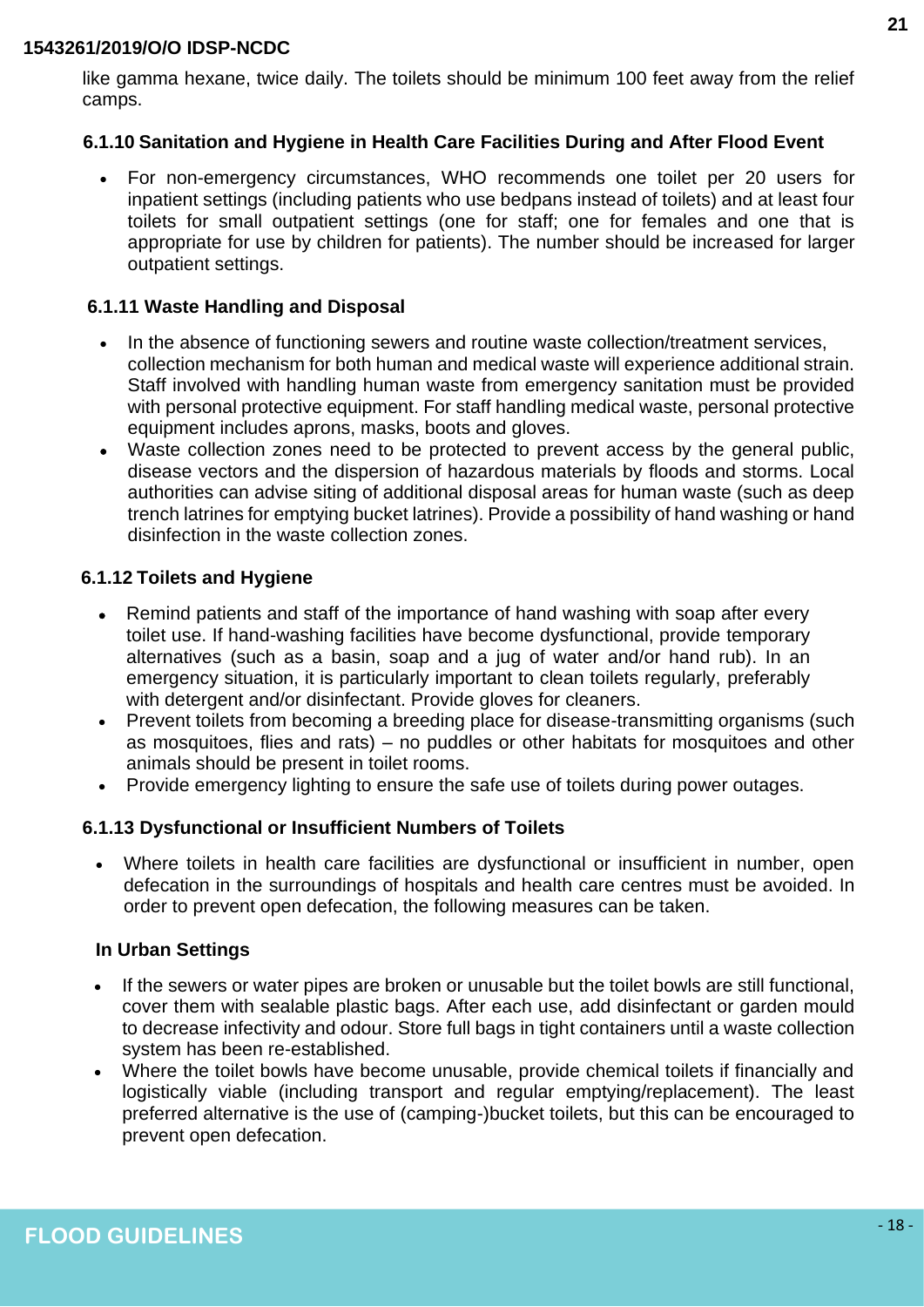#### **In Rural Settings**

- Construct (additional) latrines in the surroundings of the health care facility, but at least 30 metres away from any water source and 10 metres away from any water storage tank or treatment facility. If latrines cannot be built, defecation fields provide an alternative.
- Where toilets are functional but insufficient in numbers and additional sanitation facilities are provided outside the health care facility, patients with restricted mobility (including pregnant women, people with physical disabilities and elderly people) should be given priority access to the functioning indoor toilets.
- Where additional or alternative sanitation facilities are built or used, the same considerations regarding functioning toilets for patients with restricted mobility apply.

# **7. Vector Borne Diseases: Emergency Vector Control Response Plan**

Floods due to heavy rains or natural disaster needs preparedness for emergency vector control response in the given area. The understanding of duration of floods and area affected is essential to plan emergency vector control response during and after floods. Rapid and appropriate precautionary vector-control measures applied in a post-floods settings can prevent and mitigate vector borne diseases.

- 1. Heavy rains and flood wash away aquatic (larval) stages of vectors.
- 2. The adult vector population from the peripheral areas or any mother foci, if existing may help in building vector population again in those areas
- 3. After floods, water stagnations in the low lying areas may become prolific breeding sites for vector breeding after 15 days to 1 month for anopheline and culicine breeding
- 4. However, mother foci for dengue vector (larval) may exist indoors in the dengue endemic areas
- 5. Sandfly population may increase after the water receded and lot of moisture in the soil is available with organic matter.

#### **7.1 Emergency Preparedness for Vector Control Response**

#### **A. Risk Factors** following floods:

- 1. Re-habilitation Camps
- 2. Possibilities of circulating vector-borne viruses.
- 3. Close proximity of large population
- 4. Optimal Climatic Factors
- 5. Presence of open water containers
- 6. Possibility of adult population of vectors for Malaria / Dengue
- 7. Creation of large breeding places

#### **B. Immediate Vector Surveillance and Control:**

- 1. IEC for minimizing exposure to existing adult vectors
- 2. Space spray with 2% pyrethrum extract for adult vector control, if any
- 3. Adult vector surveillance in rehabilitation centres / shelter homes
- 4. Mapping of potential breeding sites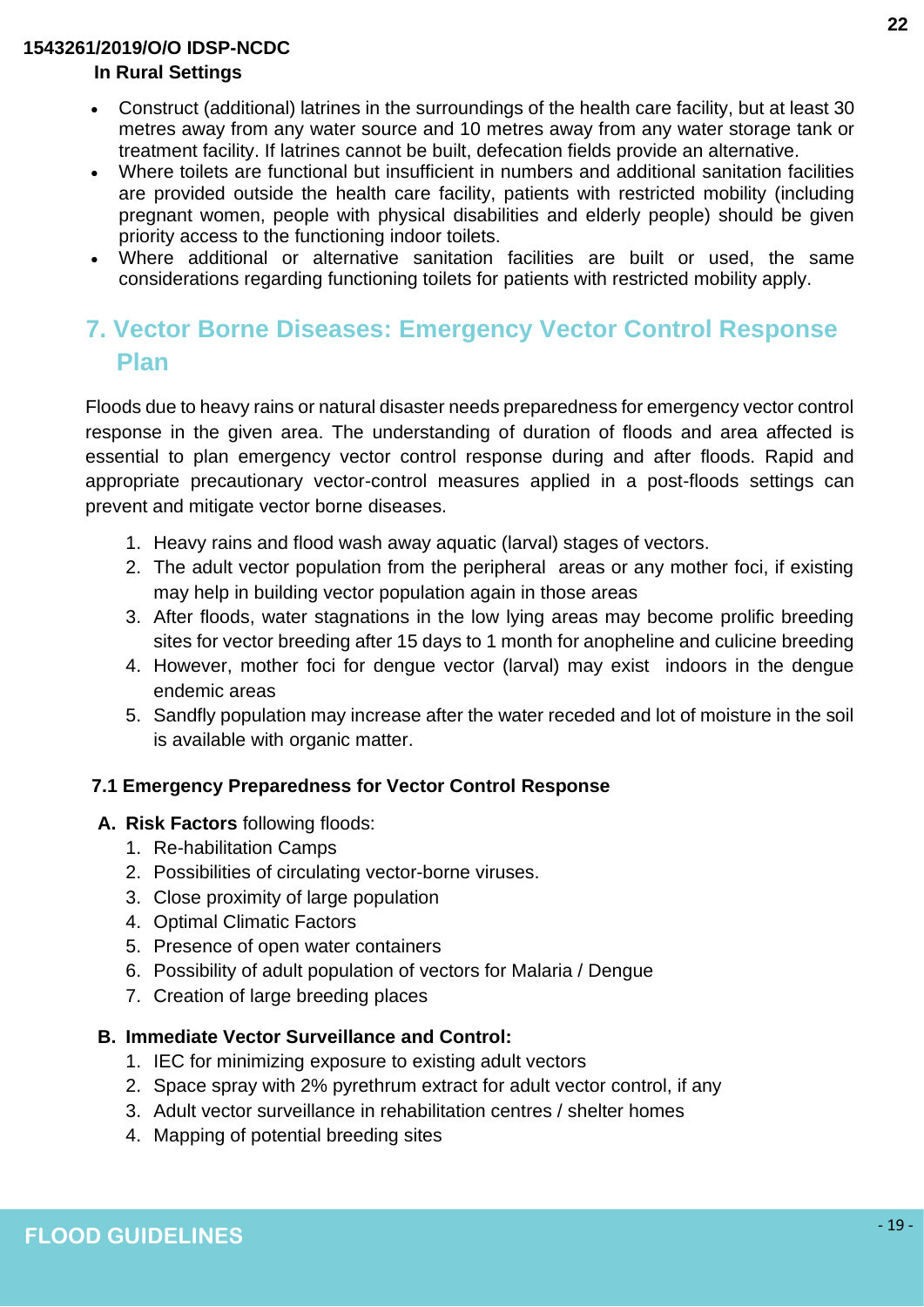#### **C. Short Term Vector Control Response (After Floods):**

Heavy rains in dengue prone areas usually flushes *Aedes* larvae from outdoor breeding sites. However, many indoor receptacles may retain *Aedes* eggs and larvae. This may increase in adult *Aedes* population within 7–10 days. There is a probability that vector may transmit the disease, if virus is in circulation.

Stagnated flood waters may also result in breeding sites for *Anopheles vector*. Mosquito population build up from these sites may take 2–4 weeks. In case parasitic reservoir is available, malaria case may be reported after 4–6 weeks.

In case of JE and Kala-azar, vector population build up and presence of pathogen reservoir is essential to determine the onset of new clinical cases. Regular vector surveillance and control is required in the affected areas.

The following actions are required:

- Intensify vector surveillance (both larval & adult) in high risk areas
- Larval control in localized area near human rehabilitation sites/camps
- Ensure sustainable vector control to prevent transmission in peripheral areas surrounding flood areas, in case known endemic areas for any vector borne disease
- Community awareness to cover water storage containers with lids to prevent vector breeding
- Use of Indoor residual spray (IRS) should be based on disease incidence in last 3-5 years
- Use of Space spray in areas reporting confirmed malaria / dengue cases.

### **8. Rodent-Borne Diseases**

There is some concern about diseases transmitted by rodents, which could increase during or after heavy rainfall and flooding as a result of altered patterns of contact. Leptospirosis is an example of such diseases.

The following advice should be given to people during floods and when returning home:

- Keep food in sealed cupboards and/or containers out of the reach of rodents
- Dispose waste in rubbish bins with covers/lids
- Ensure that all entrances and windows are suitably sealed to prevent entry of rodents into the property.

### **8.1 Snakebites**

There is an increased risk of snakebite as venomous snakes will be washed from their normal habitats and carried in flood waters into new areas. Since both people and snakes will seek drier ground there is a greater chance of contact.

Snake bites during floods are common. Bites by venomous snakes can cause severe consequences.

#### **8.1.1 Victims of Snake Bites May Suffer Any or all of the Following**:

- Local envenoming, confined to the part of the body that has been bitten these effects may be debilitating, sometimes permanently;
- Systemic envenoming, involving organs and tissues away from the part of the body that has been bitten – these effects may be life-threatening and debilitating, sometimes permanently;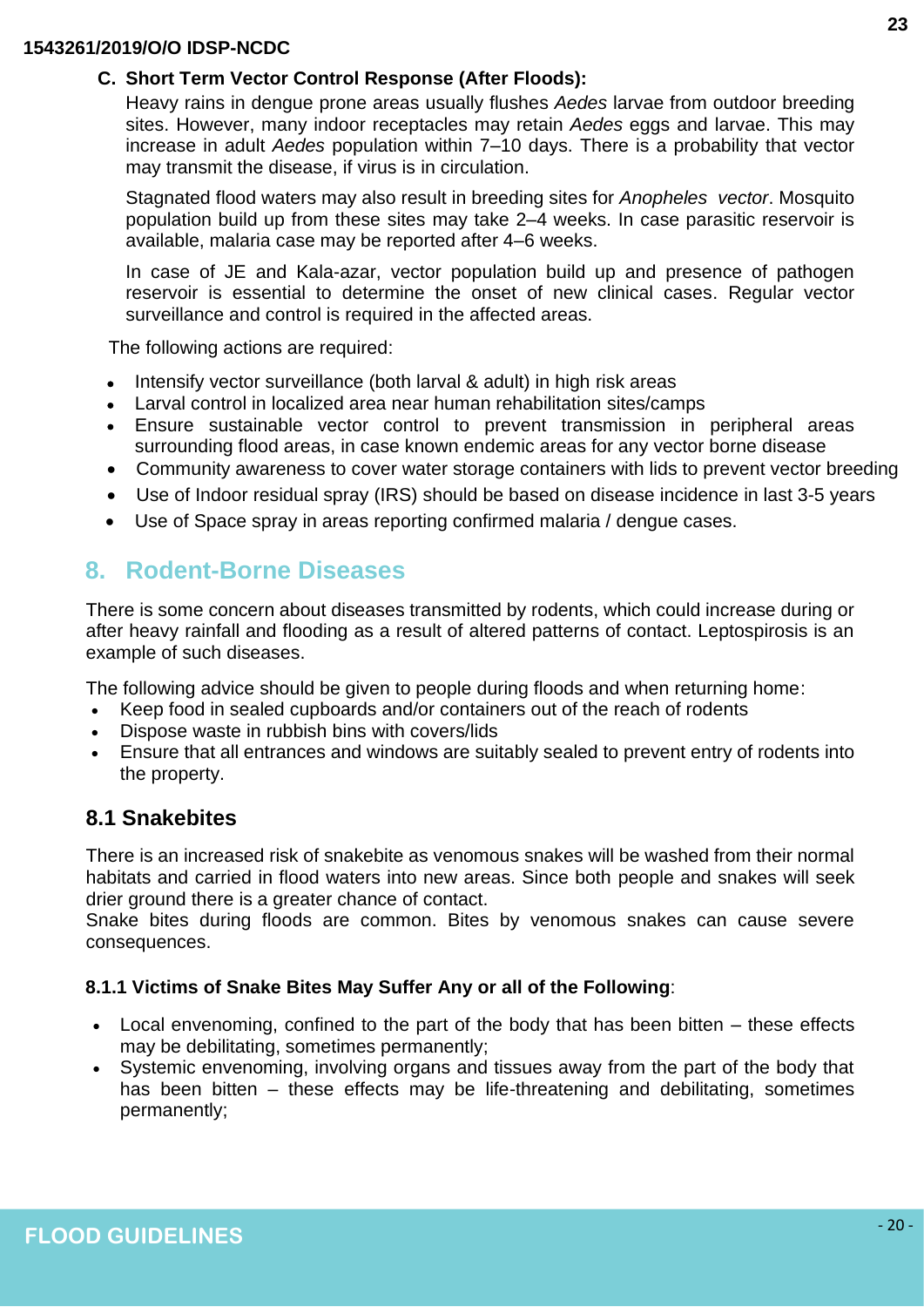- Effects of anxiety prompted by the frightening experience of being bitten and by exaggerated beliefs about the potency and speed of action of snake venoms – these symptoms can be misleading for medical personnel;
- Effects of first aid and other pre-hospital treatments that may cause misleading clinical features these may be debilitating and, rarely, even life-threatening.

#### **8.1.2 Stages in Management of Snake Bites**

- Apply first aid
- reassure the victim, who may be very anxious;
- Immobilize the whole of the patient's body by lying him/her down in a comfortable and safe position and, especially, immobilize the bitten limb with a splint or sling – any movement or muscular contraction increases absorption of venom into the bloodstream and lymphatics;
- Consider pressure immobilization or a pressure pad if the necessary equipment and skills are available, unless an elapid bite can be excluded;
- Avoid any interference with the bite wound (incisions, rubbing, vigorous cleaning, massage or application of herbs or chemicals) as this may introduce infection, increase absorption of the venom and increase local bleeding;
- Release tight bands, bandages and ligatures ideally, these should not be released until the patient is under medical care in hospital, resuscitation facilities are available and antivenom treatment has been started
- Transport the patient to hospital
- Undertake rapid clinical assessment and resuscitation
- Perform detailed clinical assessment and species diagnosis
- Perform investigations and laboratory tests
- Administer antivenom treatment
- Observe the response to antivenom
- Decide whether further dose(s) of antivenom are needed
- Administer supportive/ancillary treatment
- Treat the bitten part of the body
- **Begin rehabilitation**
- Treat chronic complications

A knowledge of which species of venomous snakes present the greatest risks to human populations in any particular region or country is essential to addressing snake bite problems. Snake antivenoms are the only effective treatment to prevent or reverse most of the venomous effects of snake bites.

### **8.2 Leptospirosis**

Leptospirosis is a bacterial disease that can cause serious illnesses such as kidney or liver failure, meningitis, difficulty breathing, and bleeding. Cases of leptospirosis can increase after floods when people may have to wade through contaminated water or use it for drinking or bathing.

Leptospirosis is essentially animal infection by several serotypes of Leptospira (spirochaetes) and transmitted to man under certain environmental conditions. It can cause a wide range of symptoms and can be mistaken for some other diseases. Leptospirosis is an infection in rodents and other wild and domesticated animals, it can be transmitted directly or indirectly from animals to humans, and in a very rare case it can be transmitted from human to human.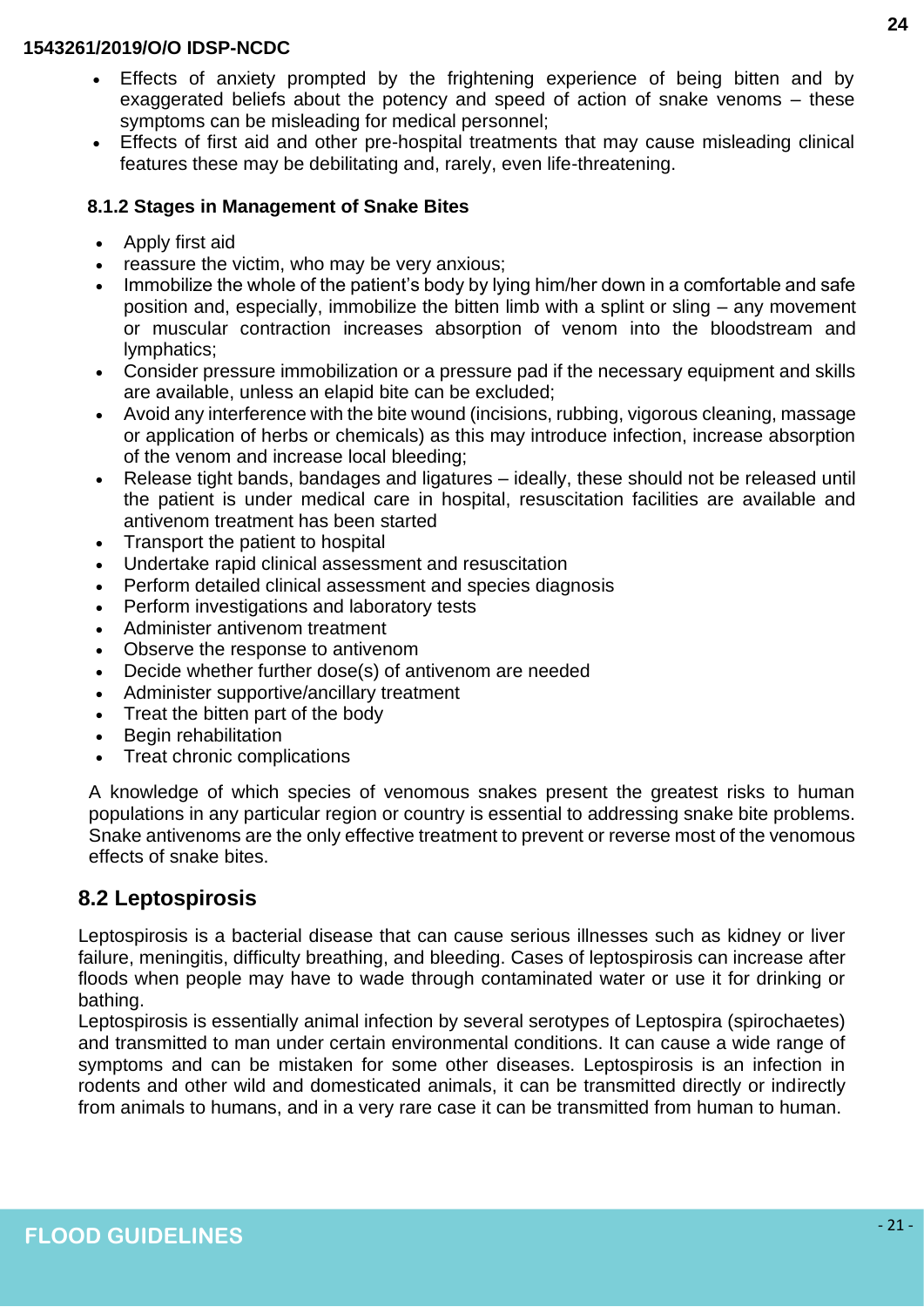- 1) Direct contact
- 2) Indirect contact

Direct contact- Leptospira can enter body through skin abrasions or through intact mucosa (eyes, nose, mouth), by direct contact with urine or tissue of infected animal.

Indirect contact- infection can enter through the contact of the broken skin with soil, water or vegetation contaminated with urine of infected animals or through ingestion of food or water contaminated with Leptospira.

It can also spread through droplet infection which may occur through inhalation as while milking infected cows or goats.

#### **8.2.2 People at Risk**

Risk of infection depends on exposure such as on the basis of occupation, living environment and lifestyle. The main occupational group at risk are farm and agricultural workers, pet shop workers, veterinarians, sewer workers, slaughterhouse workers and military personnel. Other groups at high risk of contracting leptospirosis include survivors of natural disasters (e.g. flooding) and people wading in contaminated water sources.

#### **8.2.3 Prevention**

- Creating awareness among people who are at risk of exposure.
- Wearing protective clothing (boots, gloves, spectacles, aprons, masks).
- Covering skin lesions with waterproof dressings.
- Preventing access to, or giving adequate warning about water bodies known or suspected to be contaminated (pools, ponds, rivers). Try to avoid wading or swimming in potentially contaminated water.
- Washing or showering after exposure to urine splashes or contaminated soil or water.
- Washing and cleaning wounds.
- Avoiding or preventing urine splashes and aerosols, avoiding touching ill or dead animals
- Strictly maintaining hygienic measures during care or handling all animals
- Where feasible, disinfecting contaminated areas (scrubbing floors in stables, butcheries, abattoirs, etc.)
- Consuming chlorinated drinking-water

#### **8.2.4 Prophylaxis**

- Antibiotic prophylaxis of exposed persons is used to prevent the transmission and spread of the disease as per programme guidelines.
- Antibiotic prophylaxis with Doxycycline weekly has been used in high risk areas during Kerala floods (2018) and Maharashtra floods (2018).

# **9. Vaccination during Flooding**

In an acute emergency such as a flood event, the objective of vaccination is reduction of risk from a disease in order to protect a population during a relatively short period of extreme vulnerability. In no circumstances should an acute emergency be seen as an opportunity for rapid achievement of the goals of a routine vaccination programme. On the contrary, those goals should be set aside in order to use vaccines for one clear and present objective: to limit the number of excess preventable deaths for which the emergency might be responsible for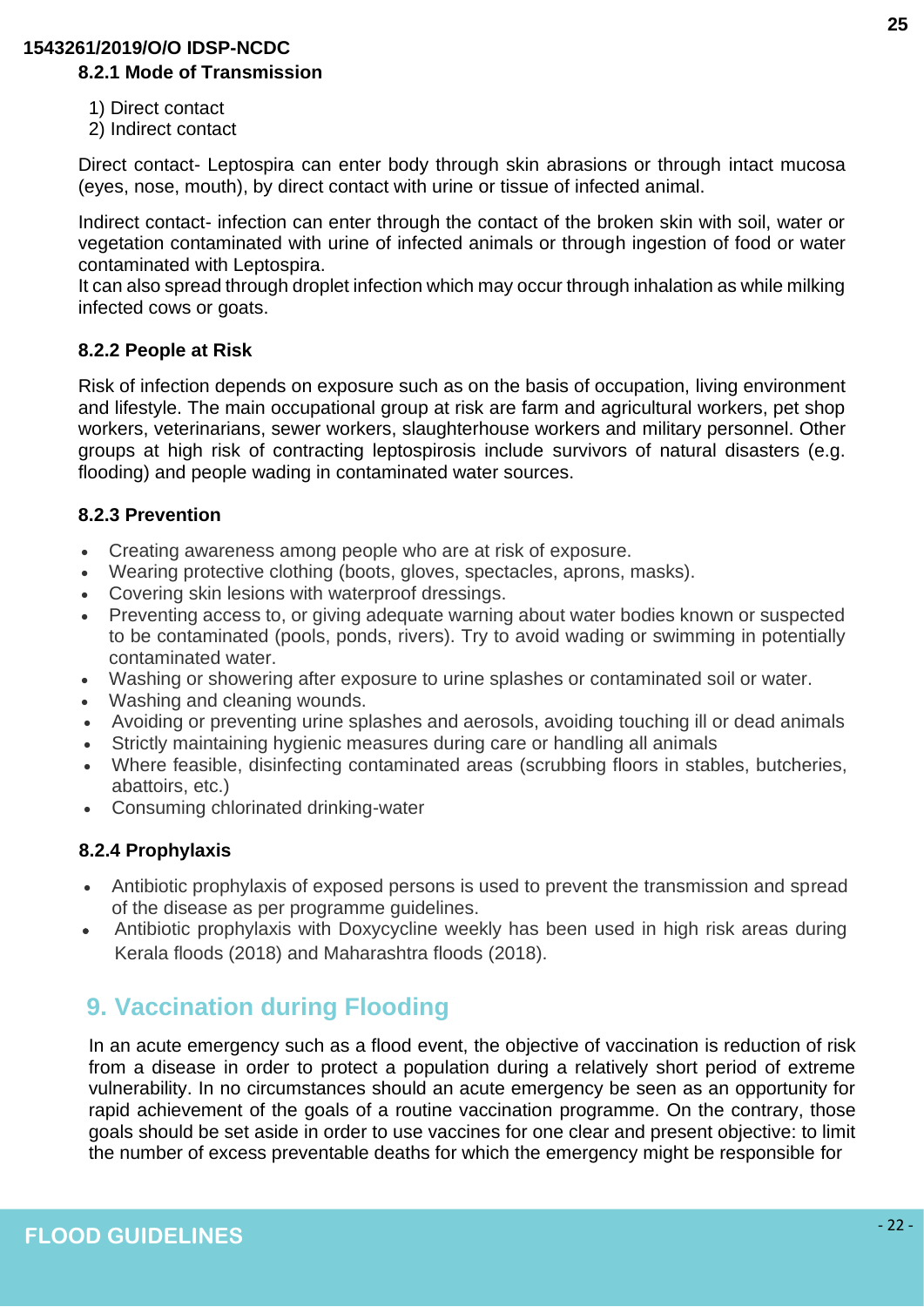or these reasons, certain strategies (e.g. mass vaccination campaigns, expanded target age groups, reduced courses for certain vaccines) warrant greater consideration in acute emergencies than they might in other circumstances, whether or not routine vaccination services remain functional.

The SAGE framework covers only that period of time between the onset of emergency and reestablishment of routine vaccination programmes. Any additions to routine vaccination should only be considered for vulnerable population groups under certain specific circumstances.

### **9.1 Tetanus**

Tetanus is not transmitted from person to person, but is caused by a toxin released by the anaerobic tetanus bacillus *Clostridium tetani*. Contaminated wounds, particularly in populations where routine vaccination coverage levels are low, are associated with morbidity and mortality from tetanus.

### **9.2 Measles**

Measles and the risk of transmission in the disaster-affected population is dependent on the baseline vaccination coverage rates among the affected population, and in particular among children aged <15 years. Crowded living conditions, as is common among people displaced by natural disasters, facilitate transmission and higher immunization coverage is required to prevent outbreaks.

### **9.3 Vaccination for Rescuers and Relief Workers**

**Hepatitis A vaccination** is recommended for selected high-risk individuals such as public utility workers (e.g. those involved in cleaning operations, sewage, waste or drinking-water management). **Tetanus toxoid** with or without tetanus immunoglobulin, as appropriate, is recommended for those whose vaccinations are not up to date, and should accompany wound treatment.

# **10. Safe Disposal of Dead Bodies**

#### **General Principles**:

- The dead and the bereaved should be respected at all times.
- The priority for affected families is to know the fate of their missing loved ones.
- Honest and accurate information should be provided at all times and at every stage of the recovery and identification process.
- A sympathetic and caring approach is owed to the families throughout the process.
- Psychosocial support for families and relatives should be considered.
- Cultural and religious needs should be respected.
- A family liaison focal point should be established to support relatives.
- Identification should be conducted as speedily as possible. Mistaken identification should be avoided.
- Bodies should be released as swiftly as possible to the relatives.
- Advice and assistance from religious and community leaders should be sought to improve understanding and acceptance of the recovery, management, and identification of the dead bodies.
- Undignified handling and disposal of dead bodies may further traumatize relatives and should be avoided at all times. Careful and ethical management of dead bodies, ncluding disposal, should be ensured, including respect for religious and cultural sensitivities.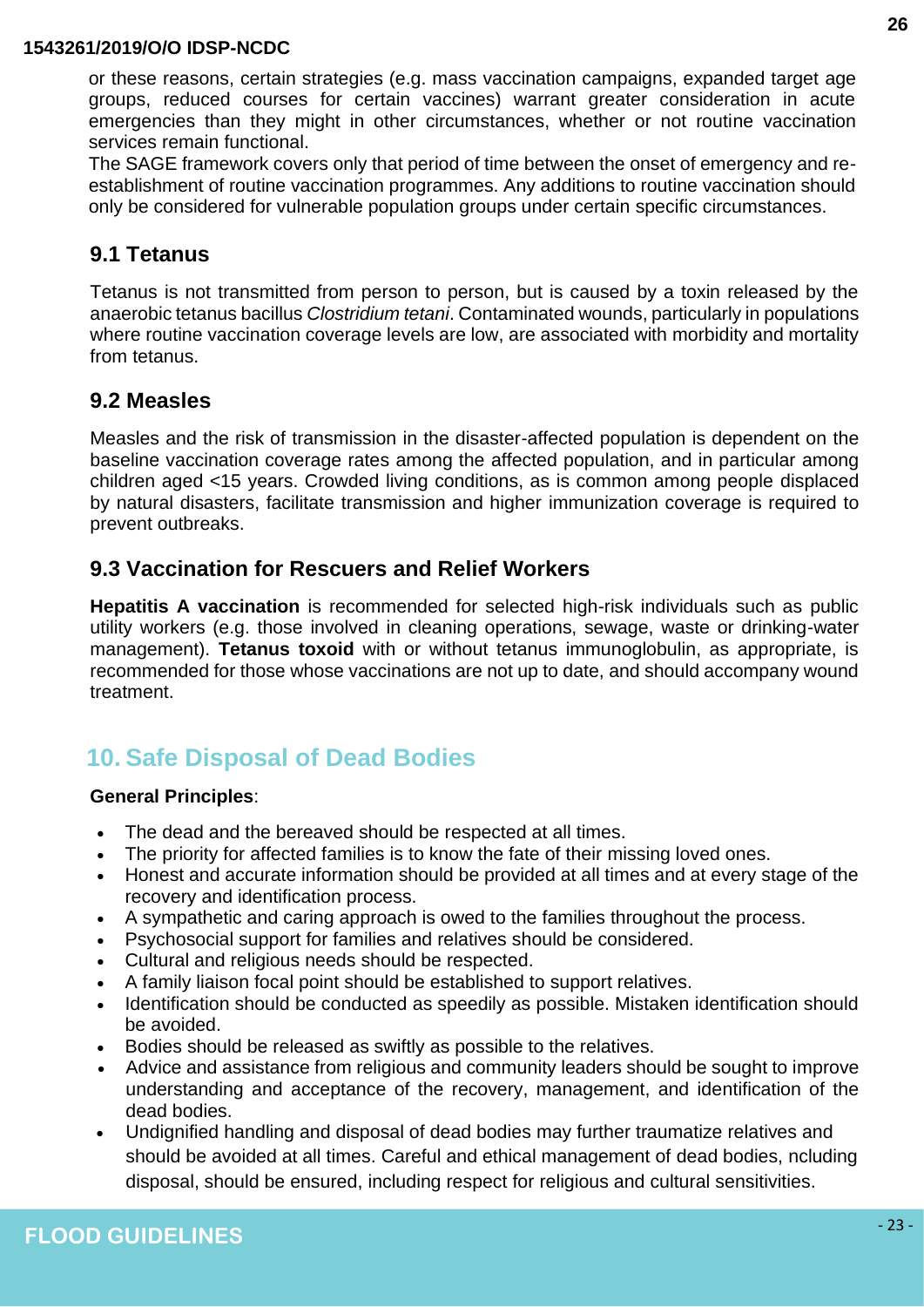#### **For Workers that Routinely Handle Corpses**

- Teams handling dead bodies should wear protective equipment (heavy-duty gloves and boots) and wash their hands with soap and water after handling dead bodies.
- Graveyards should be at least 30m from groundwater sources used for drinking water
- The bottom of any grave must be at least 1.5m above the water table with a 0.7m unsaturated zone. Surface water from graveyards must not enter inhabited areas.
- Ensure universal precautions for blood and body fluids
- Ensure use and correct disposal of gloves (no re-use)
- Ensure use of body bags
- Ensure disinfection of vehicles and equipment
- Bodies do not need to be disinfected before disposal (except in case of death due to highly infectious aetiology)

### **Steps**

### **1**. **Body Recovery**

Body recovery is the first step in managing dead bodies and is usually chaotic and disorganized. Body recovery is often done spontaneously by a large number of individuals, including: Surviving community members, Volunteers, Search and rescue teams, Military, police or civil defence personnel:

- a) Bodies should be placed in body bags. If these are unavailable, use plastic sheets, bed sheets, or other locally available material.
- b) Body parts (e.g., limbs) should be treated as individual bodies. Recovery teams should not attempt to match the body parts at the disaster scene.
- c) Body recovery teams work most effectively in two groups: one to take bodies to a nearby collection point and a second to take them to identification or storage areas.
- d) Noting the place and date where the body was found helps identification.
- e) Personal belongings, jewellery, and documents should not be separated from the corresponding remains during recovery, but only during the identification phase.
- f) Stretchers, body bags, and flatbed trucks or tractor-trailers can be used to transport bodies. Ambulances should not be used for this purpose as they are best used to help the living.

### **2. Storage/ Mortuary Services:**

- a) Whichever storage option is used, each body or body part should be kept in a body bag or wrapped in a sheet before storage.
- b) Waterproof labels (e.g., paper in sealed plastic) with a unique identification number should be used.
- c) Do not write identification numbers on bodies or body bags/sheets as they are erased easily during storage.
- d) Refrigeration between 2°C and 4°C is the best option. Refrigerated transport containers used by commercial shipping companies can be used to store up to 50 bodies. Enough containers are seldom available at the disaster site and alternative storage options should be used until refrigeration becomes available.
- e) Temporary burial provides a good option for immediate storage where no other method is available, or where long term temporary storage is needed. Temporary burial sites should be constructed in the following way to help ensure future location and recovery of bodies: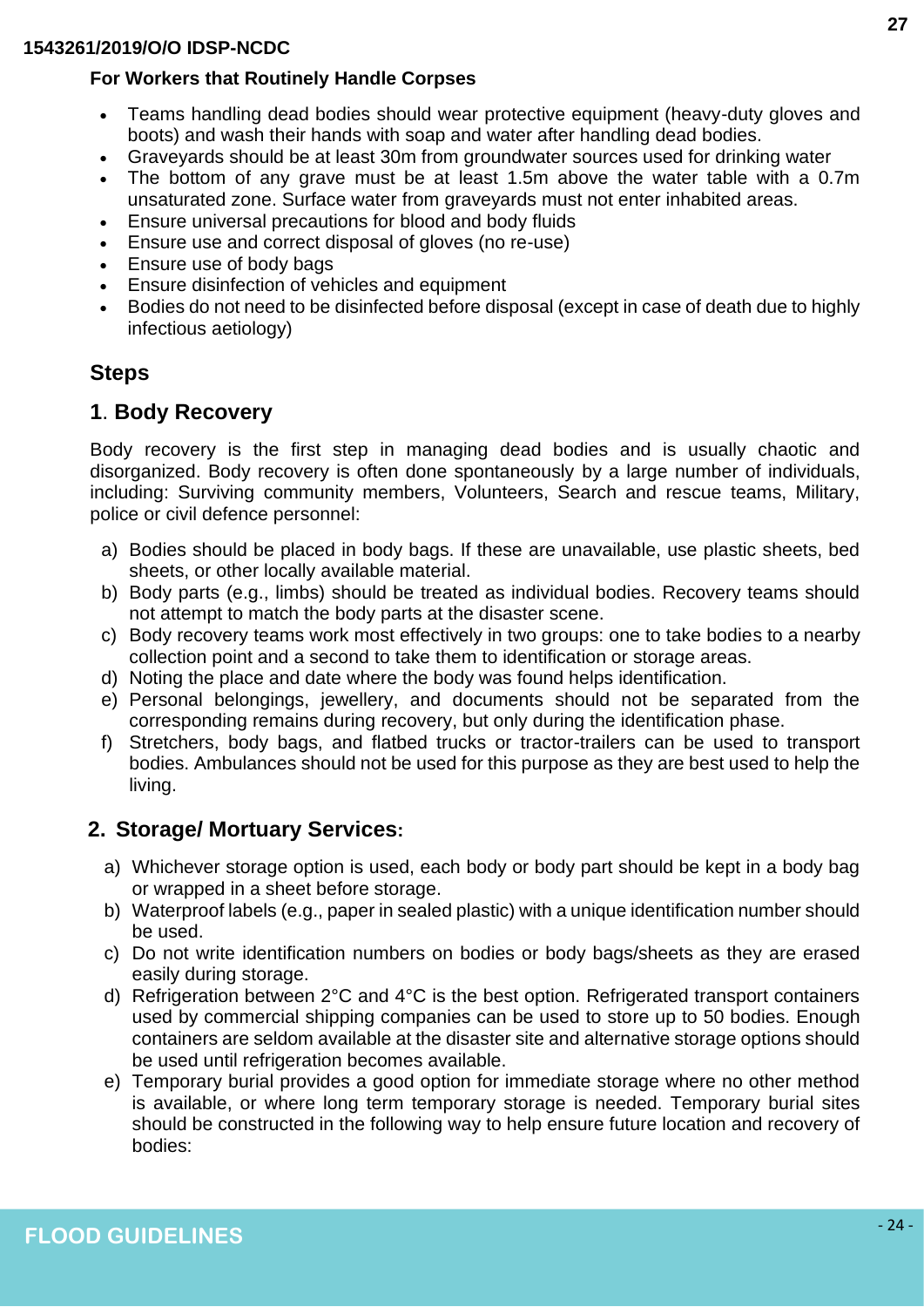- f) Use individual burials for a small number of bodies and trench burial for larger numbers.
	- Burial should be 1.5m deep and at least 200m from drinking water sources
	- Leave 0.4m between bodies.
	- Lay bodies in one layer only (not on top of each other).
	- Clearly mark each body and mark their positions at ground level.

### **3. Identification**

- a) Identification of the dead body should be ensured by giving each body a unique reference number.
- b) Any separate body part, which proves that a person is dead, can aid in the identification and should therefore be managed as though it is a whole body (i.e. using a unique reference number).
- c) Bodies that cannot be recognized by visual means, should be properly stored until forensic specialists can investigate.
- d) Care should be taken before releasing bodies that are not whole, as this may complicate subsequent management of body parts.

### **4. Release of Body to the Relatives**

- a) A dead body should only be released when identification is certain.
- b) Visual recognition should be confirmed by other information such as identification of clothing or personal effects.
- c) Information collected about missing people can be used to cross-check visual recognition.
- d) A body should only be released by the responsible authority, which must also provide documentation of the release (a letter or death certificate).
- e) Record the name and contact details of the person or relatives who claimed the body together with the body's unique reference number.

### **5. Information for the Public**

- a) The population should be promptly and clearly informed about the response and procedures adopted for:
	- Search for the missing.
	- Recovery and identification of dead bodies.
	- Collection and release of information.
	- Support for concerned families and communities.
- b) Information can be provided through the local or regional centres.
- c) A wide range of communication channels can be used: The Internet, Notice boards, Newspapers, television, radio, etc.
- d) Information centres should be established at regional and/or local levels.
- e) Local centres act as focal points for collection and consolidation of information on the dead and for attending to the public. They are particularly necessary for receiving tracing requests, leaving photographs and information about the missing, and for the release of information on persons found or identified.
- f) A system for management and coordination of information should centralize all information on the dead and missing during disaster event.

### **6. Safe Disposal of Dead Animals or Birds**

Dead animals or birds if noticed should be brought to the notice of the Municipality /Panchayat officials, and disposed off by deep burial and spreading of bleaching powder.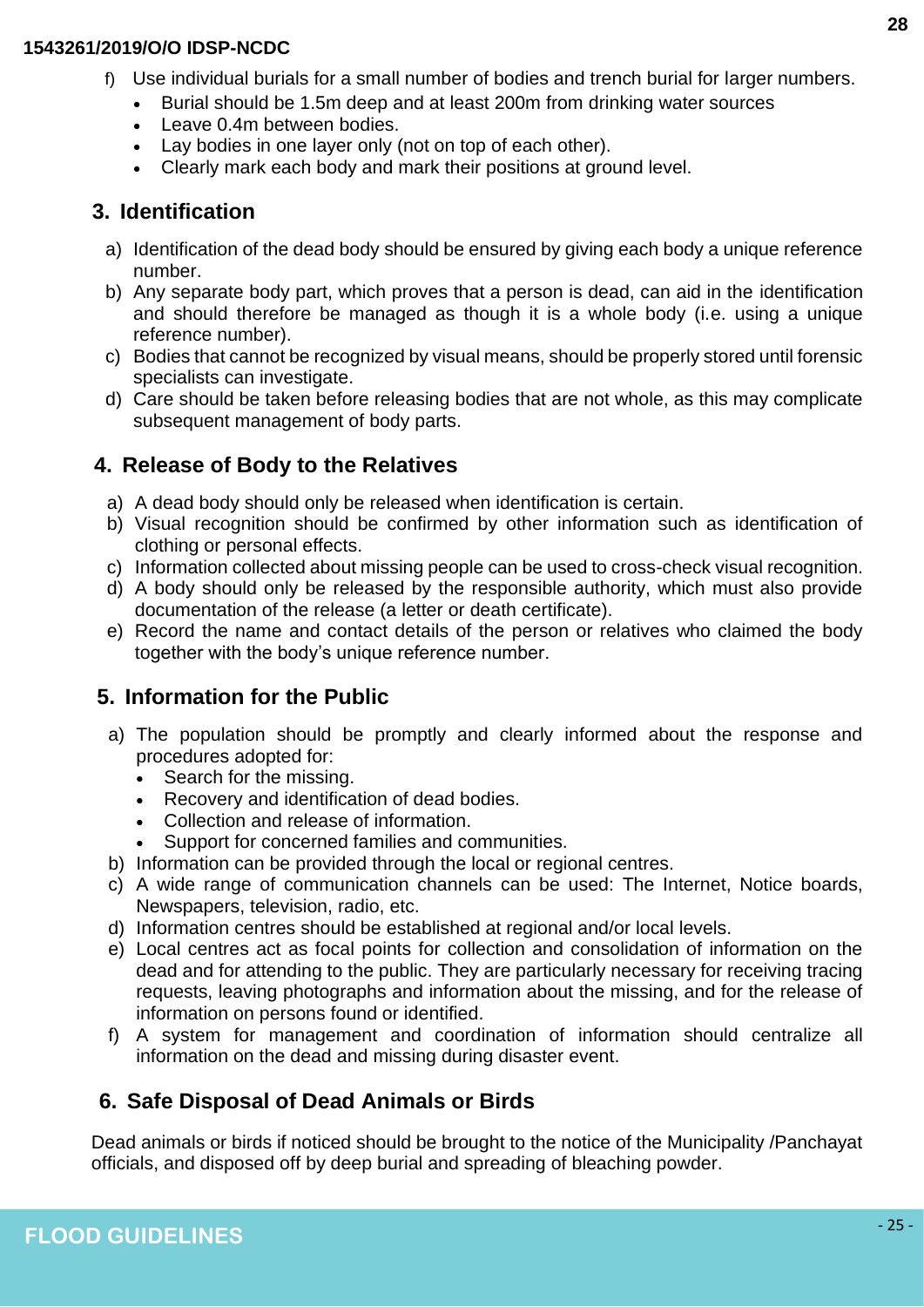# **11. Health Advisory for the Public/ Relief Camp Officials During Flood and Post Flood Period**

### **11.1 Medical Care**

- Public should get health advice in the health facilities / medical camps / mobile medical and public health units visiting the affected areas.
- For injured persons, one dose of Tetanus Toxoid Injection should be administered in all the health facilities including camps.
- In addition to the medical care, bleaching powder for decontamination of water tanks should be made available in the medical camps / mobile medical and public health units.
- Further, all Government Health facilities have all necessary emergency facilities and drugs.

### **11.2 Infectious Diseases Prevention and Control**

• Health service should take all efforts to prevent the occurrence of water borne diseases like Diarrhoea, Hepatitis, air borne diseases like Acute respiratory tract infections, viral fevers, vector borne diseases like Dengue Fever, Malaria and also Leptospirosis.

The public are advised to follow the following precautions:

- Only safe drinking water to be used.
- Boiled water is most preferable for drinking.
- Frequent hand washing with soap and water is a must to prevent infections.
- Food materials soaked in flood water should not be used.
- If anyone develops fever or diarrhoea, they should seek health care in Government health facilities including medical camps. Self-treatment is not advisable. If any clustering of cases is noticed, nearby health facility may be informed

### **11.3 Protected and Safe Drinking Water**

- If boiled or quality bottled water is not available, water which has been super-chlorinated should be used for drinking.
- Methods of super-chlorination for water tanks, storage containers

5gms (1 teaspoon) of commercial bleaching powder for 1000 liters of water (Take bleaching powder in a bucket and make a paste by adding small amount of water, then add water up to 3/4th of the bucket slowly and mixing thoroughly. Wait for 10 to 15 minutes to sediment, transfer the supernatant chlorine water to another bucket and mix the chlorine water in the overhead tank. One hour after the above process of Super Chlorination, the water may be used.

### **11.4 Procedure for Cleaning of Tanks / Overhead Tanks After Flood**

Submerged bore-wells, open wells should be used for collecting drinking water only after thorough cleaning. The Step by Step Procedure is Given Below:

a) The water already in the tanks / overhead tanks should be drained out completely.

- b) Scrub and wash the tanks / overhead tank thoroughly.
- c) After thorough scrubbing, the tanks / overhead tank can be filled with water.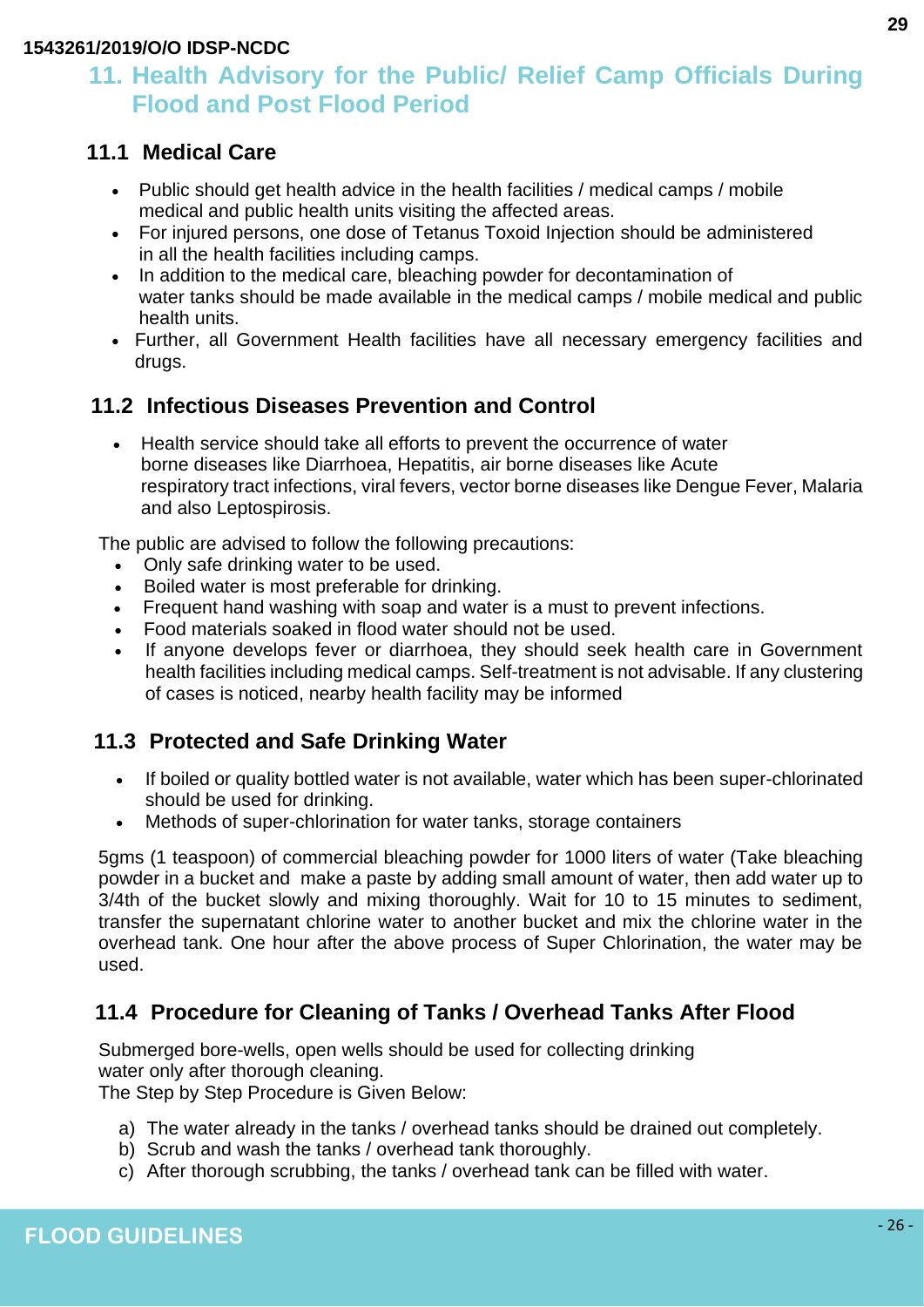- d) The water should be super-chlorinated as described above.
- e) Allow the water to flow for at least five minutes in all taps to flush out the impurities and to sanitise the system.
- f) Wells and water from bore-wells also should be super-chlorinated in the same manner.

### **11.5 Hygiene Measures in Temporary Shelters**

- People staying in temporary shelters should drink only boiled /bottled
- water provided in the camp.
- People should use toilet facilities. If not available for any reason, they may
- request the camp in-charge to provide the temporary safe toilet facilities.
- Disinfection of temporary shelter areas with bleaching powder and lime (
- Neetu-kakka) mixture frequently (Method of preparation-- 250gms of
- bleaching powder + I Kg lime powder).

### **11.6 Fly Control Activities**

- Flies multiply in garbage and decaying materials. Therefore, garbage and decaying materials should be removed at the earliest with the involvement of the Local Bodies.
- These areas should be disinfected with bleaching powder and lime mixture

### **11.7 Mosquito Control**

- Regular mosquito breeding preventive measures should be followed as far as possible
- General use of mosquito repellent creams and measures like mosquito coils are also advisable

### **11.8 Safe Disposal of Dead Animals or Birds**

Dead animals or birds if noticed should be brought to the notice of the municipality /Panchayat officials, and disposed of by deep burial and spreading of bleaching powder.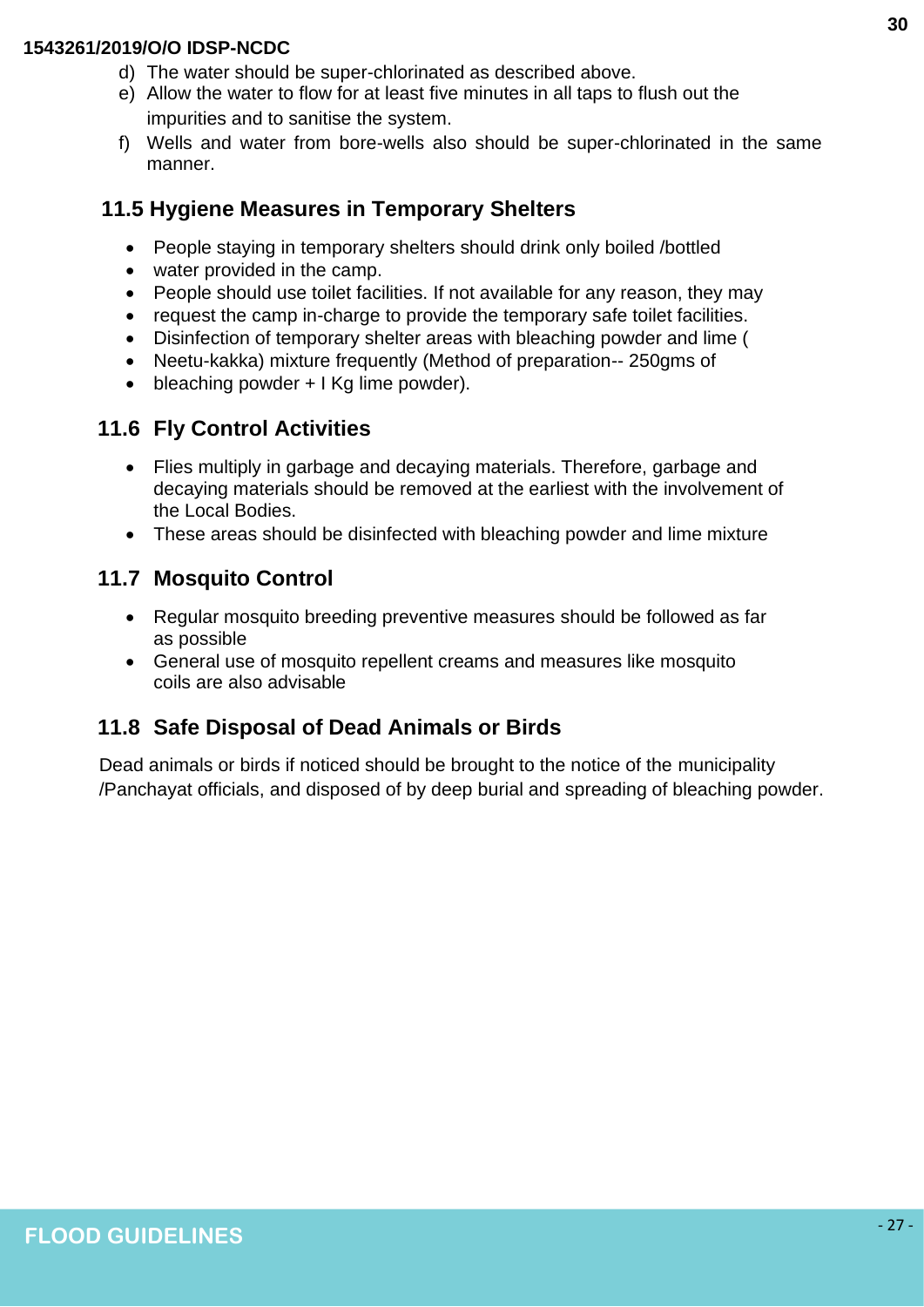Revision Log

| Date Created             | Version and section changed | Contributors                     |
|--------------------------|-----------------------------|----------------------------------|
| September 2018- Feb 2019 | 1.0, throughout             | <b>All Contributors</b>          |
| April-May 2019           | 1.0, throughout             | <b>All Contributors</b>          |
| 3 October 2019           | 1.0, throughout             | Director NCDC and subject matter |
|                          |                             | experts                          |
| 3 October 2019           | 1.0, Vector Borne Disease   | Dr S N Sharma                    |
| 7 October 2019           | 1.0, Hepatitis A or E       | Dr Sandhya Kabra                 |